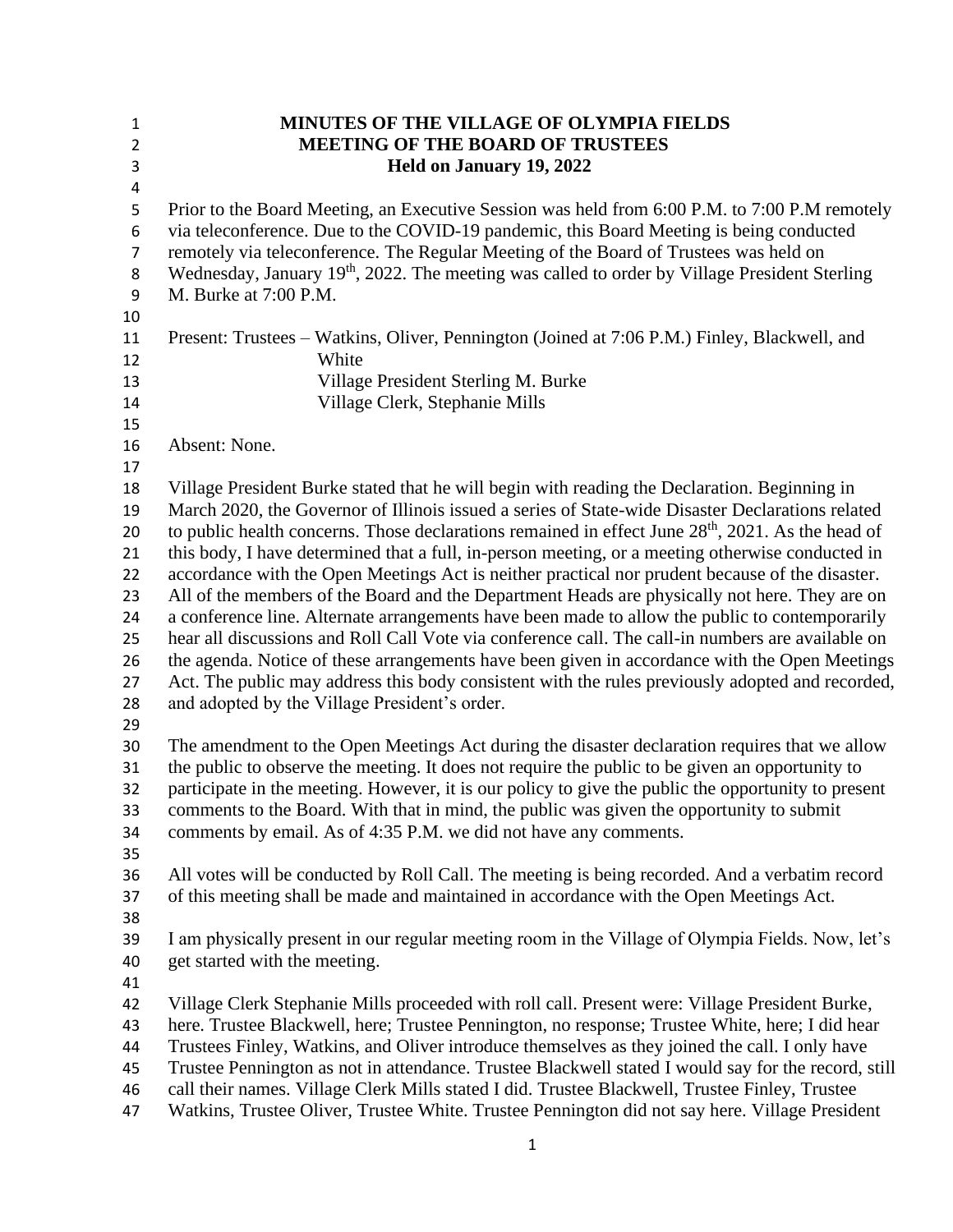| $\mathbf{1}$<br>$\overline{2}$                                       | Burke stated he was on our Executive Session call. Maybe he got lost in the shuffle. He should<br>be joining us.                                                                                                                                                                                                                                                                                                                                                                                                                                                                                                                                                                                                                                                                                                                                                                                                                               |
|----------------------------------------------------------------------|------------------------------------------------------------------------------------------------------------------------------------------------------------------------------------------------------------------------------------------------------------------------------------------------------------------------------------------------------------------------------------------------------------------------------------------------------------------------------------------------------------------------------------------------------------------------------------------------------------------------------------------------------------------------------------------------------------------------------------------------------------------------------------------------------------------------------------------------------------------------------------------------------------------------------------------------|
| 3<br>$\overline{a}$<br>5<br>6                                        | Also, in addition, Directors in attendance: Betty Zigras Finance Director; John McDonnell<br>Building Commissioner; Acting Chief Derrick Blasingame; Jim Landini Public Works Director;<br>and our Court Reporter Faith Stine. Others in attendance are: Lawrence Kravets from                                                                                                                                                                                                                                                                                                                                                                                                                                                                                                                                                                                                                                                                 |
| $\overline{7}$<br>8                                                  | Concentric Integration; Mary Smith from Baecore Group; and Jerry Potke from Core & Main.                                                                                                                                                                                                                                                                                                                                                                                                                                                                                                                                                                                                                                                                                                                                                                                                                                                       |
| 9                                                                    | <b>APPROVAL OF MINUTES:</b>                                                                                                                                                                                                                                                                                                                                                                                                                                                                                                                                                                                                                                                                                                                                                                                                                                                                                                                    |
| 10<br>11<br>12<br>13<br>14<br>15                                     | Motion by Trustee Oliver, Second by Trustee Watkins to Dispense with the Reading of the<br>Minutes of the December 15 <sup>th</sup> , 2021 Board Meeting; and Approve the Minutes of the<br>December 15th, 2021, Board Meeting as Presented.<br><b>Roll Call:</b><br>Ayes $(5-0)$<br><b>Motion Carried.</b>                                                                                                                                                                                                                                                                                                                                                                                                                                                                                                                                                                                                                                    |
| 16                                                                   | <b>BILLS FOR APPROVAL:</b>                                                                                                                                                                                                                                                                                                                                                                                                                                                                                                                                                                                                                                                                                                                                                                                                                                                                                                                     |
| 17<br>18<br>19<br>20<br>21<br>22<br>23                               | <b>January Bills for Approval - \$972,036.17 - Village President Burke stated that next on the</b><br>agenda is the January Bills for Approval in the amount of \$972,036.17.<br>Motion by Trustee Finley, Second by Trustee Oliver to Approve the Payment of Bills for<br>January 2022, in the Total Amount of \$972,036.17.<br>Ayes $(5-0)$<br><b>Roll Call:</b><br><b>Motion Carried.</b>                                                                                                                                                                                                                                                                                                                                                                                                                                                                                                                                                   |
| 24                                                                   | <b>ADMINISTRATION REPORTS:</b>                                                                                                                                                                                                                                                                                                                                                                                                                                                                                                                                                                                                                                                                                                                                                                                                                                                                                                                 |
| 25<br>26                                                             | <b>REPORT OF THE VILLAGE PRESIDENT:</b>                                                                                                                                                                                                                                                                                                                                                                                                                                                                                                                                                                                                                                                                                                                                                                                                                                                                                                        |
| 27<br>28<br>29<br>30<br>31<br>32                                     | IT Support Contract with Concentric - Lawrence Kravets, CISSP, GICSP - Village<br>President Burke stated that Lawrence Kravets is a Principal in Concentric. Several meetings<br>back, we had some discussions about updating and upgrading our IT infrastructure. We had a<br>resignation from our previous IT support. (Trustee Pennington joined the Meeting at 7:06<br>P.M.)                                                                                                                                                                                                                                                                                                                                                                                                                                                                                                                                                               |
| 33<br>34<br>35<br>36<br>37<br>38<br>39<br>40<br>41<br>42<br>43<br>44 | Village President Burke stated I think that we were all very concerned. There was a list of issues<br>that were cropping up on almost a daily basis. I had an opportunity to meet Larry because of his<br>relationship with Homewood and a few other towns. And because they are an extended arm of<br>Baxter & Woodman, they came well recommended. We have been going back and forth talking<br>about replacing our previous IT support, and having an organization that can not only put us in a<br>position to support the day-to-day operations, but also improve our overall infrastructure to the<br>extent that it will be the basis of our future web-based, Cloud-based, ERP System. I have asked<br>Larry to give us a quick overview of what he and his team had found, as well as what their<br>recommendations are. We hope to be able to pass an approval to have them move forward as our<br>support services for the Village. |
| 45<br>46<br>47                                                       | Mr. Kravets stated that it would have been nice to be able to present in person, but I completely<br>understand. Just a quick overview. He stated because of our relationship with Homewood, we<br>were brought in to do kind of a cursory review of your IT infrastructure. This was near the end of                                                                                                                                                                                                                                                                                                                                                                                                                                                                                                                                                                                                                                          |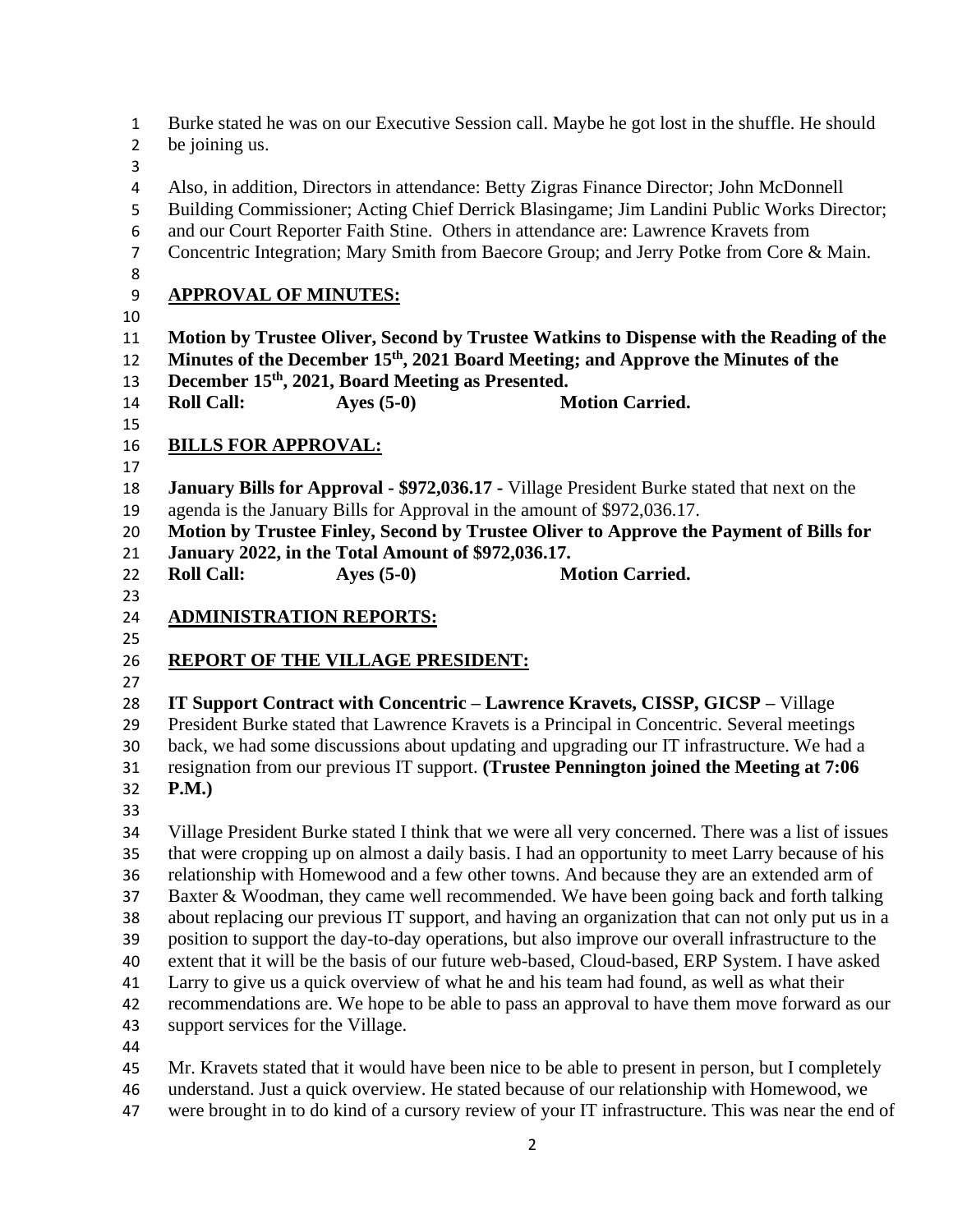October. We kind of found that many things weren't really implemented using what we consider industry standard best practices.

 Concentric Integration/Baxter & Woodman, we only serve local governments and municipal agencies. We have seen a lot of local government offices and are very familiar with them. Usually, they are not unique in nature. Some of the things that we found were lack of documentation, which included when things were purchased, how things are run, licensing, whether or not things were legally licensed. We found some things that should be licensed and maybe they were just missed. He stated not really done to best practices. We found a lot of what we consider wrong operating system types. There are different versions of Windows. He stated that most organizations, 99.9% will run something called "Windows Professional Edition." Back in the day, it was Windows 7 or XP. Windows 10 Professional or Enterprise is what we see local governments, municipal agencies run for their desktop operating system, whether it's on computers or laptops. We found a lot of older computers. He stated not really a cohesive environment. Things were maybe not as well put together. 

 Usually, when people log onto computers that's controlled by the network, means people can change their passwords. They can change things based on a certain set of criteria. That wasn't done at all. In fact, what we consider not a best practice is to have a Master Password Spreadsheet List. We have that. We knew everybody's password that was saved along the way. The network wasn't setup with best practices. I don't want to be over critical. They are 20-years old, at least. There are some old and outdated what we consider critical server hardware. The main Village server and Police Department servers, they were nearing 10-years old. We consider that beyond its useful life. You want to start replacing stuff in the five to six-year range, just because it is hard to get parts. Because of the nature of the way things were implemented over the years, it is complicated to support. Long term, you don't want to be in that position. You want to see that your overall support costs go down. It's my job to kind of work myself out of a support job and help you with things to serve the community better. It just becomes a little bit arduous to support.

One of the things that I have noticed, just because I live and breathe this every day, is

cybersecurity and not being able to get Cyber Liability Insurance. That protects you if you ever

 need to call in someone because of a ransomware style event. I am working with a lot of communities now. We are filling out these questionnaires almost daily. If you are not doing these

things, the insurance underwriters won't insure you for that. If you do have an issue, you are

 stuck paying out of pocket to try to figure out a solution. Just like any insurance, you don't want to ever use that. Those are kind of the facts. You want to be able to check the boxes and get that.

It's insurance. Just the lack of cohesiveness for the environment that's out there. You can't

implement those best practices like what we consider multifactor authentication to get into some

- sensitive areas, you are just not able to do that.
- 

 We put together an approach in the proposal. I've talked with Stoney quite a bit. The underlying theme here is to put the Village on a stable, and ultimately supportable platform to build now and in the future. This project, and some of the additional items here will really help you with a smooth transition into that new Enterprise Resource Planning System, or ERP. It's really about

- building a foundation. We know you have an immediate need for IT support. Your users need
- assistance for using IT for their job function, maintaining the systems and networks. We put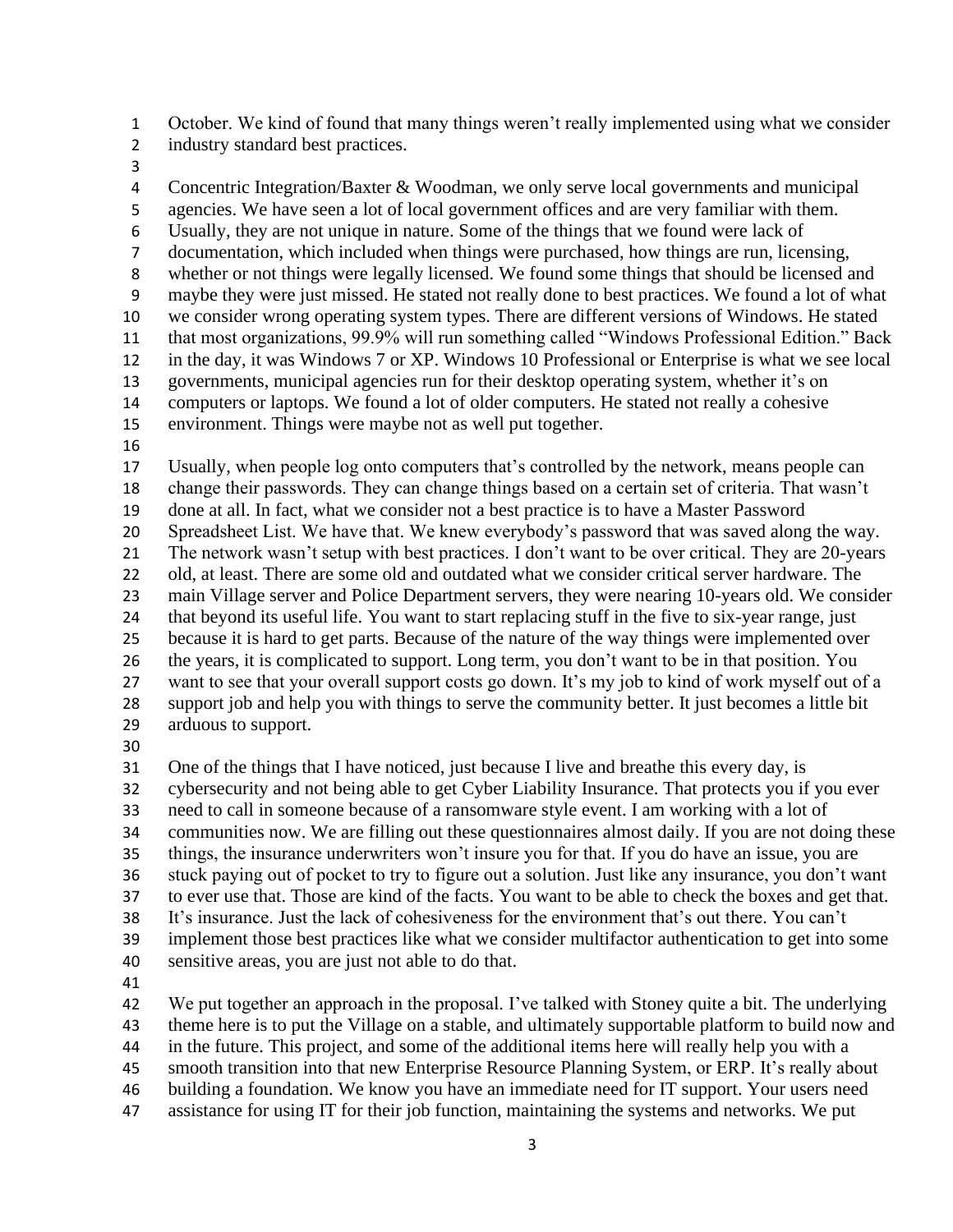together some additional scope items. We looked at it as optional, but I really don't think they would be optional for long. You need to build that foundation. Instead of the Village running its own email server which comes with a lot of what I would say, cybersecurity baggage, it has to be protected. It's inside the network. All those things. Simplify those services with Microsoft Office 365 platform. Almost every community is moving that way. You move your email services into the Cloud run by Microsoft. You get this consistent version of Microsoft Office to run your business on all the computers there, and on tablets, and phones, and things like that. We also said you really need to upgrade/replace existing computer hardware when it's appropriate. We put together a list. Most of what we said, the existing computers that people are using, are either a little bit too old, or not suitable for upgrading that to work in a business environment. They really haven't been implemented according to industry best practices. You are going to spend a lot of money on an ERP System or a considerable amount of money. You want the best adoption by the staff to have success. One of those things is good computers for

 people to use. Even though there is a move to the Cloud, we do recommend a new file server to run some of the critical internal services. Those are things that need to be stored on the network. What we say specifically are: Police information, Juvenile Records, other sensitive information, payroll, HR stuff. You may not want to move that into the Cloud right away. It was the Support Contract with the additional three things that really would set the framework for long-term support. We put together an approach in the proposal. I will be more than happy to answer any

- questions now, or through email.
- 

 Village President Burke stated I spent probably 40-years of my adult life in the IT business. Everything that Larry talked about so far, things that we had already discussed is cyber exposure that we have. The new implementation that you are going to hear about a little bit later on from Baecore and Betty, we have to be in a position to have a good robust infrastructure in order to do what we need to do. We need to have the ability to have someone 24/7 be able to remotely get into any of our computers and address them. Larry skipped over a little bit quicker than what I would have thought, the security thing. We had a list of everybody's passwords on one big spreadsheet. If anybody got a hold of that spreadsheet, they can get into everybody's PC. That's a no, no.

 If you look at getting onto any online systems, they have two factor authentication. The individual is responsible for maintaining your own password. There are all kinds of ways in which you could back it up, where you can go and get access to it. The way we were running, it was a big Master Sheet with everyone's password on it. That's just wrong. Mr. Kravets stated less than ideal. Village President Burke stated we did not have the ability to be able to get into people's systems remotely and fix them. During the time we have been negotiating and discussing this, Larry and his team came out and got us up and running. They were able to fix some things remotely for us that we did not have that capability before. We were down over the New Year's weekend. Everyone is probably aware of Y2000. We had a Y2022 bug in our software on the email system. We were out for two or three days. Nobody could figure out what was going on. They fixed that for us very quickly. I called the hotline and talked to Larry. He said, "Oh, we just fixed it." I can say that I am very comfortable recommending these guys. 

We were spending almost twice what they were asking for support services in our previous

setup. Our total spending on average for hardware and software, and support services, is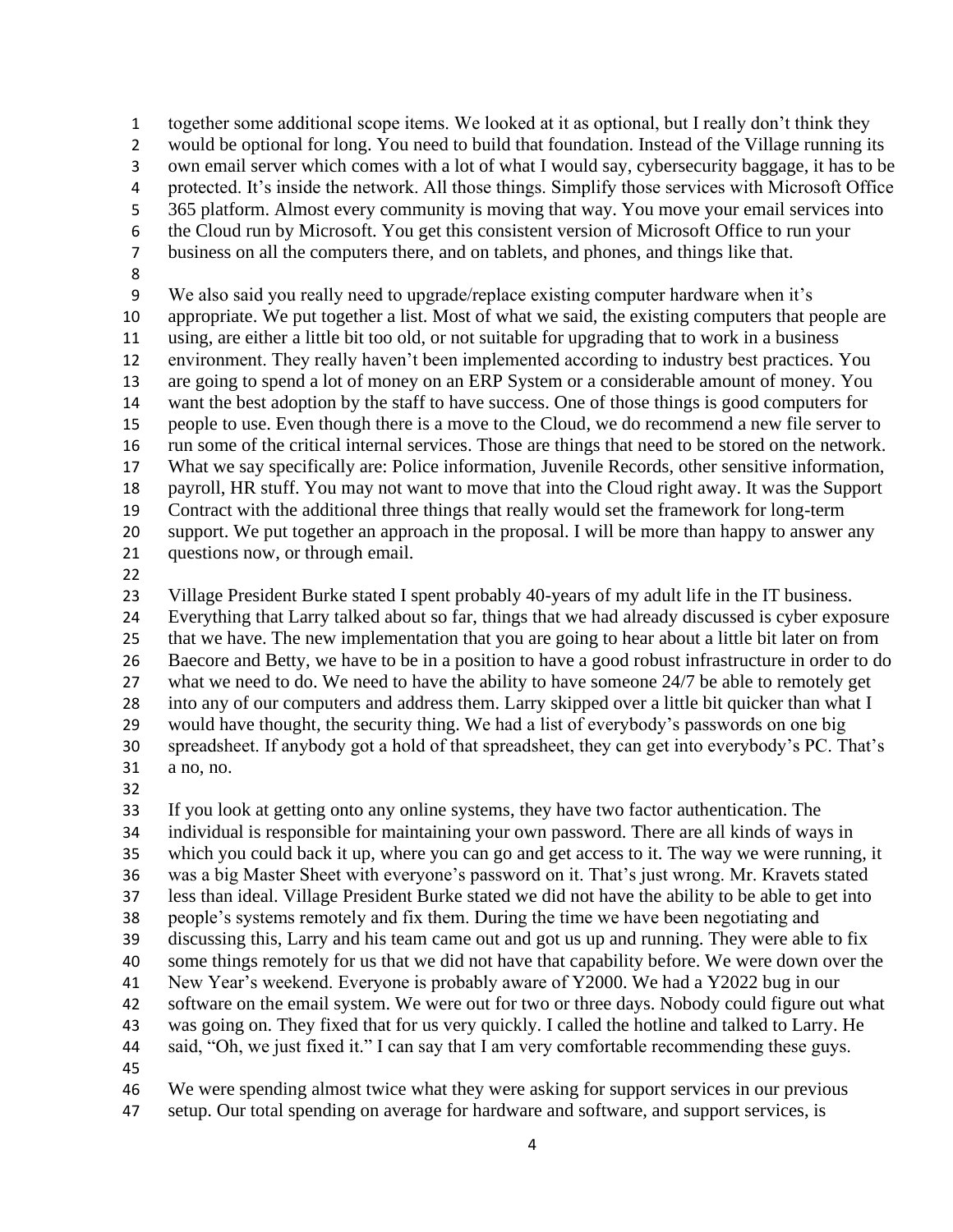somewhere in the neighborhood of \$75,000.00 a year. What is being proposed is an aggregate 2 amount of roughly \$76,000.00. He stated \$26,000.00 is the Annual Support Fee once we get everything up and running and working like it should be. Mr. Kravets stated correct. Village President Burke stated there is roughly \$50,000.00 in hardware and software upgrades that we need to put in place in order to have the robust infrastructure that Larry spoke about. The \$26,000.00 is an annual fee. The \$50,000.00 is a one-time charge that we may have to increment or add to a little bit at a time. We are going to have brand new licenses on all the software. We will have warranties on these boxes that we don't have today. It kind of takes us out of the dark ages. Mr. Kravets stated and documentation, which I think is key. I am going to sit down with whatever ERP platform you select. They are going to have some documentation just to make sure how this is going to roll out for people. It's going to simplify that for you. Village President Burke stated from a financial standpoint, the net net, the first year is approximately what we are spending today overall. After the first year, it drops down to almost a third to a half of what we have been spending. I hope you will see that this is a very good proposition. Concentric is a world-class organization that I think will help us do what we need to do going forward. Mr. Kravets stated we run a 24/7, 365 organization. We provide after hours support. If there is a 22 3:00 A.M. call for a police department IT issue, we respond within 15-minutes. We don't fix the problem in 15-minutes because sometimes the problem is a little bit bigger. We have a guaranteed response, call back, within 15-minutes. We run a Call Center that calls our on-call staff to address any kind of support issues. We only do local government municipal work, whether its Finance Systems, Police Department, SCADA Systems, those kinds of things. We are the one stop shop there. That makes us a little bit unique. Village President Burke stated you are going to hear from Mr. Landini a little bit later talking about the new tower that we are going to put up so that we can read water meters remotely. You probably heard about SCADA being in our overall Capital Project Plan. Concentric and Baxter & Woodman work with, and support these kinds of applications in addition to the ERP stuff that we are talking about. He stated knowing where everything is, we want to get to the point that we have asset tags and know what every box is. We need to understand exactly where our backups are. Right now, it is very vague about our backups, who is supporting, and where we physically have all the backups. All of that is going to get eradicated and fixed with this new IT services group that we are dealing with. Trustee Watkins thanked Mr. Kravets for his presentation. You mentioned not putting everything in the Cloud, are you doing a type of hybrid system where a portion is in the Cloud, some is in- house? Can you elaborate on that for me? Mr. Kravets stated yes, I can talk about that a bit. What we plan on doing is moving immediately all email services into the Cloud. Your Microsoft Exchange Email Server that fits in that computer room there, we are going to migrate that platform to the Cloud. Coming along with those licenses are also One Drive Licenses if you'd like that. That's shared storage. We haven't

sat down enough to say if that's a good fit yet for like collaboration. Immediately, the local email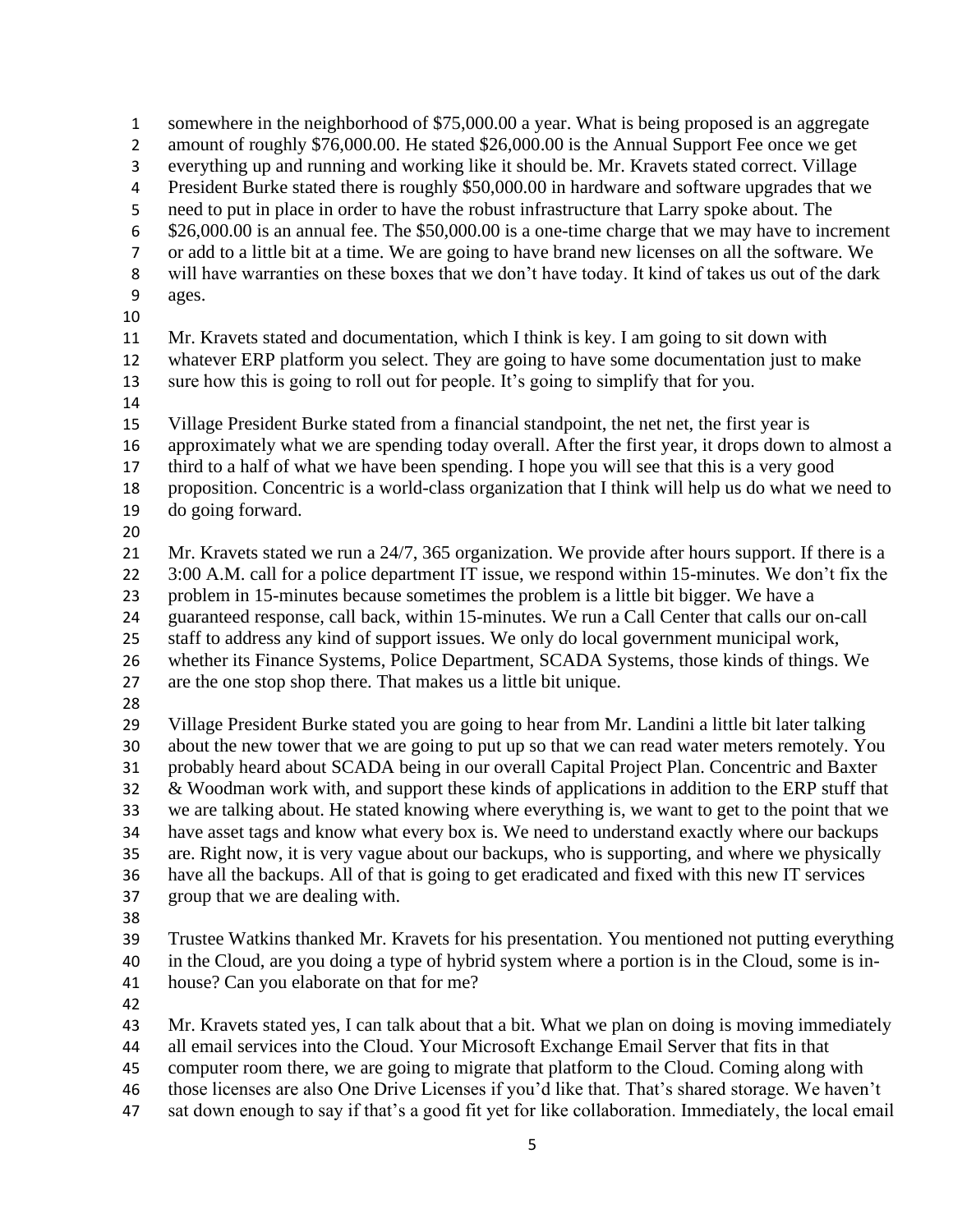server will get migrated out. The Microsoft 365 platform, you do have the Cloud-based version of the Office Suite, in addition to the one you can install locally. We are not moving the existing MSI Application and some of the PDFs. Some of it is not just right yet for moving there. That would be like running a marathon to go from what you had into this really complex environment when we are moving everything to the Cloud. I would suggest stepping into it. Most organizations are stepping into it first with moving email services and that kind of stuff there. Trustee Watkins stated since you are talking baby steps, it's a long time to eventually move everything to the Cloud. Mr. Kravets stated potentially, if that's the right fit. He doesn't know if everything is the right fit yet. Police Department information is a little bit unique because of the sensitivity of it. The lack of access to it presents some challenges. As we start to move more file data, that is maybe phase 1B. If email is 1A we can move some of the file data up there. We are going to look at moving backups up there too. Keep a copy in-house, and then up into the Cloud. Village President Burke stated included in the \$76,070.00 is a new server where there is some consolidation of multiple servers that are physically in the building. This will be a hybrid like environment. When we move into the new ERP System, a lot of the applications will be up on the Cloud, but there are still some things that they do on a day-to-day basis where they do file sharing. In the Cloud you have files. If you use Microsoft, you have a setup where you can have your own virtual storage. We may have some virtual storage up in the Cloud and there may be some physically on our server. Mr. Kravets stated I think you will have a little bit of a hybrid approach. Because we will be able to move the email system into the Cloud, along with that is some really good Cloud-based security that Microsoft provides as part of the platform. First thing is the email filtering anti- spam, anti-malware, all that good stuff. We are also going to do antivirus in Cloud management. The other thing is the multifactor authentication. We will have to have some discussions. You won't be able to get Cyber Liability Insurance without it. All email services need to have multifactor authentication. That means, someone will have some sort of authenticator on their phone, text message, phone call, instead of just using their name and password. Trustee Watkins stated by having a business with an in-house server, I think it has been over 10, 15-years now since we had our in-house server, upgraded and trying to stay updated on the ever- changing world of technology it ended up costing so much with that in-house server. That's the reason why I brought up that question. Mr. Kravets stated I agree. I think some businesses are prime for it. We see the local government a little step behind because some of the applications aren't as Cloud aware. Your current ERP System is MSI. He stated to call MSI a full ERP System is a little bit of a stretch. It's a little bit unique. It runs on old software called "COBOL," which is still supported a little bit. MSI does a good job. I wouldn't move that into the Cloud right now. The end user experience would be really rough. Trustee Watkins stated all right. 

- Trustee Blackwell stated thanks for the presentation. The outdated hardware, I think you indicated that the hardware was past 10-years old. Mr. Kravets stated yes. Trustee Blackwell
- stated in your bid that you presented to the President, and I know you guys have discussed in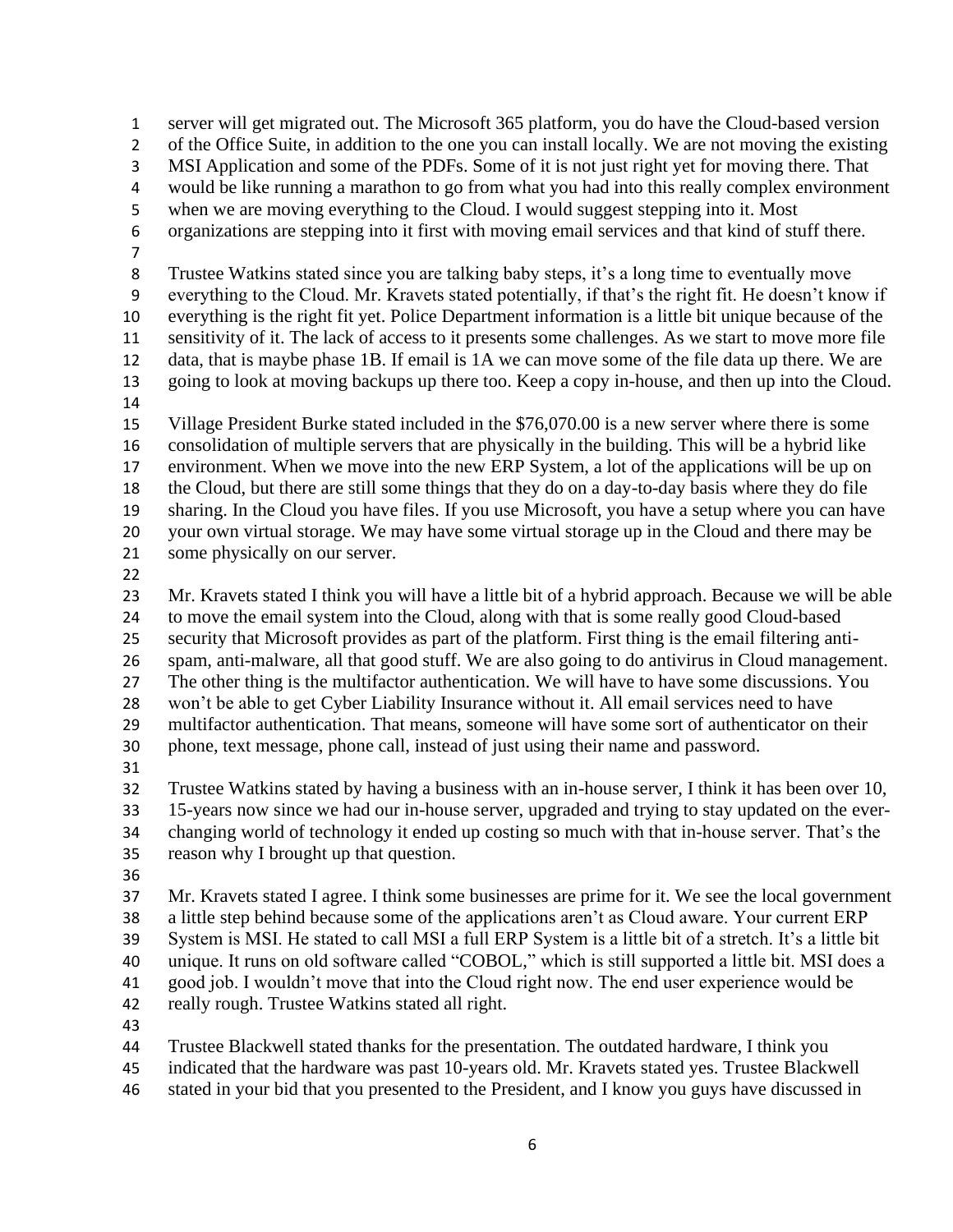detail many, many things regarding this. Is the upgrade hardware, computers, that are necessary

- for the employees particularly, is that included in this bid, or is that additional?
- 

 Mr. Kravets stated that is included here. We took a look at everybody's computer and said, "Are these the right computers to really do the job?" The staff is doing a great job with what they have now. We said who needs a computer that has the correct operating system and all those things? I worked with Dell. I don't have a particular affinity towards any particular vendor, whether it's HP, Lenovo, Dell. We find Dell a little bit easier to work with. I asked for special pricing and they were able to get us special pricing based on a server and desktop computers. Stoney and I looked at desktop computers and displays as well.

 Trustee Blackwell inquired so far as a go to person once all of this is setup and established, and we have issues say with the iPad trying to sign on, or email issues, who will we be contacting? Is there going to be a specific individual, or a general number, or how does that work?

 Mr. Kravets stated we have a support number. We also have an online ticketing system. We will give you the Project Manager for the support contract from our office. You will have three methods of contacting someone. Right now, we are kind of doing it ad hoc. I am taking some calls. One of the guys on my team, Ron is. Another guy, Doug, is taking a call. We'd like to have a regular workflow that we would build out of that based on how you'd want to respond. Network down, emergency, pick up the phone and you call our 24/7, 365 hotline. They will get somebody right away for you. And then we will have a dedicated kind of support person that will check in over time and manage the project, and make sure issues are getting addressed, those

- kinds of things.
- 

 Trustee Blackwell stated just to take some of the fear and trepidation out of ransomware issues where organizations and municipalities as well, have been raided and held ransom, what specific cybersecurity mechanisms would be in place? I know, through Microsoft, you said they have their own internal preventative measures for that. What vulnerability would we have for our server so far as ransomware issues? How will we be protected?

 Mr. Kravets stated nothing is ever 100% full proof. He stated what our approach has been is, routine patch management. When Microsoft releases these updates, we review them to make sure that they don't break stuff, so to speak. We apply those patches. We're doing antivirus. We're replacing whatever antivirus platform you have now with a product called "Bitdefender." There's a plug-in that we are going to be implementing as well called "End Point Detection Response," or EDR. EDR is antivirus on steroids. There is advanced analytics in there that says, "Hey, I know what this computer normally does. This is really out of the ordinary. I'm going to put a stop to it immediately." When you're a cyber insurance underwriter, that's one of the things on the list. You have to have EDR. The other thing is, the way that most people compromise organizations is through email account takeover. Let's say I send a phishing email to Stoney. He clicks on something and he doesn't tell anybody. I compromise his credentials, or even worse steal that password list. Then I send messages. I get someone to click something. I plant ransomware. If I can prevent account takeovers, that's really going to help. If I can get into putting in strong passwords and all those things. Nothing is ever 100% full proof. If I can do the things that are what we consider best practices, it is going to put you in a much better position than you are today. You are not doing what I consider some of the basics.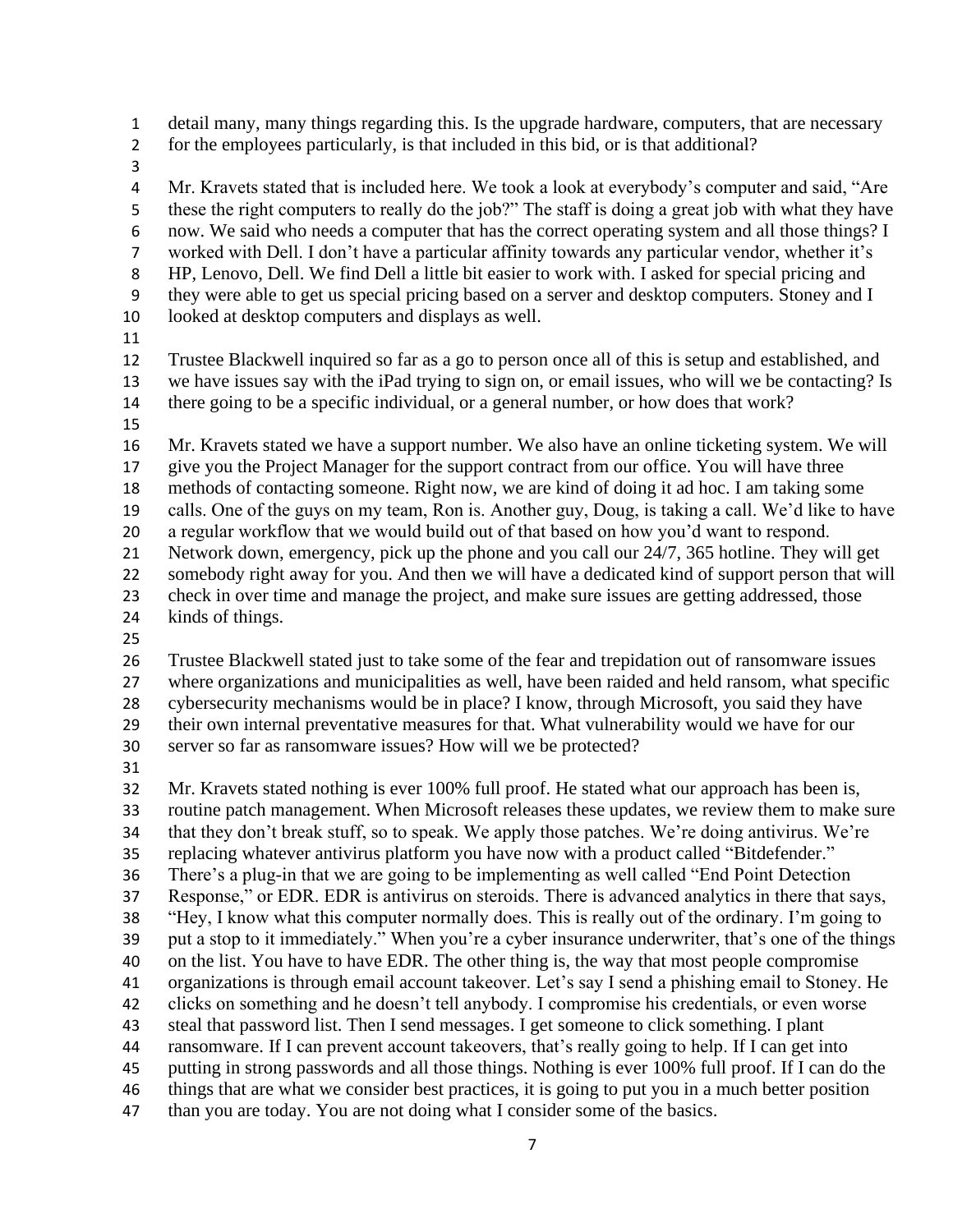Trustee Blackwell stated yeah, because we just have some very basic things. I know we are quite vulnerable now. All these things help. Thanks. Mr. Kravets stated I am knocking on wood here. Trustee Watkins stated you mentioned updates. How are you going to get those updates and that information to not only President Burke but the entire Board? Mr. Kravets inquired are you talking about the project status updates? Trustee Watkins stated any updates. Mr. Kravets stated or are you talking about Window Patches and stuff like that? Trustee Watkins stated any updates. Mr. Kravets stated Windows Patching we will do based on a scheduled maintenance interval. When we kickoff the project we will sit down with the Department Heads and say, "Hey, we need to pick a day on the particular month to apply what we call "Windows Updates." That means the computer will be unavailable. The work stations we can do overnight. We will have to coordinate the Police Department stuff. The server itself, we coordinate that as well. We usually pick a date and time when we can do that. When there is an emergency out of band updates, Microsoft releases an update out of their normal "Patch Tuesday," which is the first Tuesday of the month, we will pick up the phone and say we need to do some emergency maintenance to apply that. Communicating about the project itself, how we are doing, the support tickets, those kinds of things, we use a Support Ticketing System. We will do an export out of that, which will coincide with the labor hours spent against the job and those kinds of things. Trustee Watkins stated thank you. Mr. Kravets stated we are able to trend some of that. If someone has a three-year old computer and they call in for the same issue like six or seven times, I'm not going to say let's continue to throw good money at a bad problem. Maybe it's time for a replacement. I'm not saying we replace all three-year old machines. It's one of those things that we can start to do some trending to understand what the long-term issues are, what people are experiencing. Village President Burke stated there are some processes and procedures is part of what you were hinting at. Little things that we have allowed to happen that we are not going to allow anymore. Let me give you a quick example, our copiers. Usually, with high-speed copiers and printers you have someone that usually comes around and they look at the meter to see how much the machine is running. We had a request from the copier people that something happened and the server that we have didn't allow them to use their software to get into our copier so they could remotely look at the meter and see how much we were using the copiers and the printer. I said, "How do we know who is at the other end on this particular day that they are doing that and they are not planting in our server a piece of software that could eventually get into our other computers? Larry and his team are going to be making sure we get walled off from those kinds of things. Like he said, from the best practice standpoint, nothing is 100%. At the same time, we want to move in the right direction that we are covering as many bases as possible. When it comes down to cyber insurance, they will ask. Have you done, A, B, C, and D? If we can't tell 42 them that we have done that, then we are out of luck on it. Trustee Watkins stated thanks. She stated not to put Trustee White on the spot. I know this is his expertise. I know at one point you had him and I looking into IT support. Trustee White, did you

- want to add anything to this?
-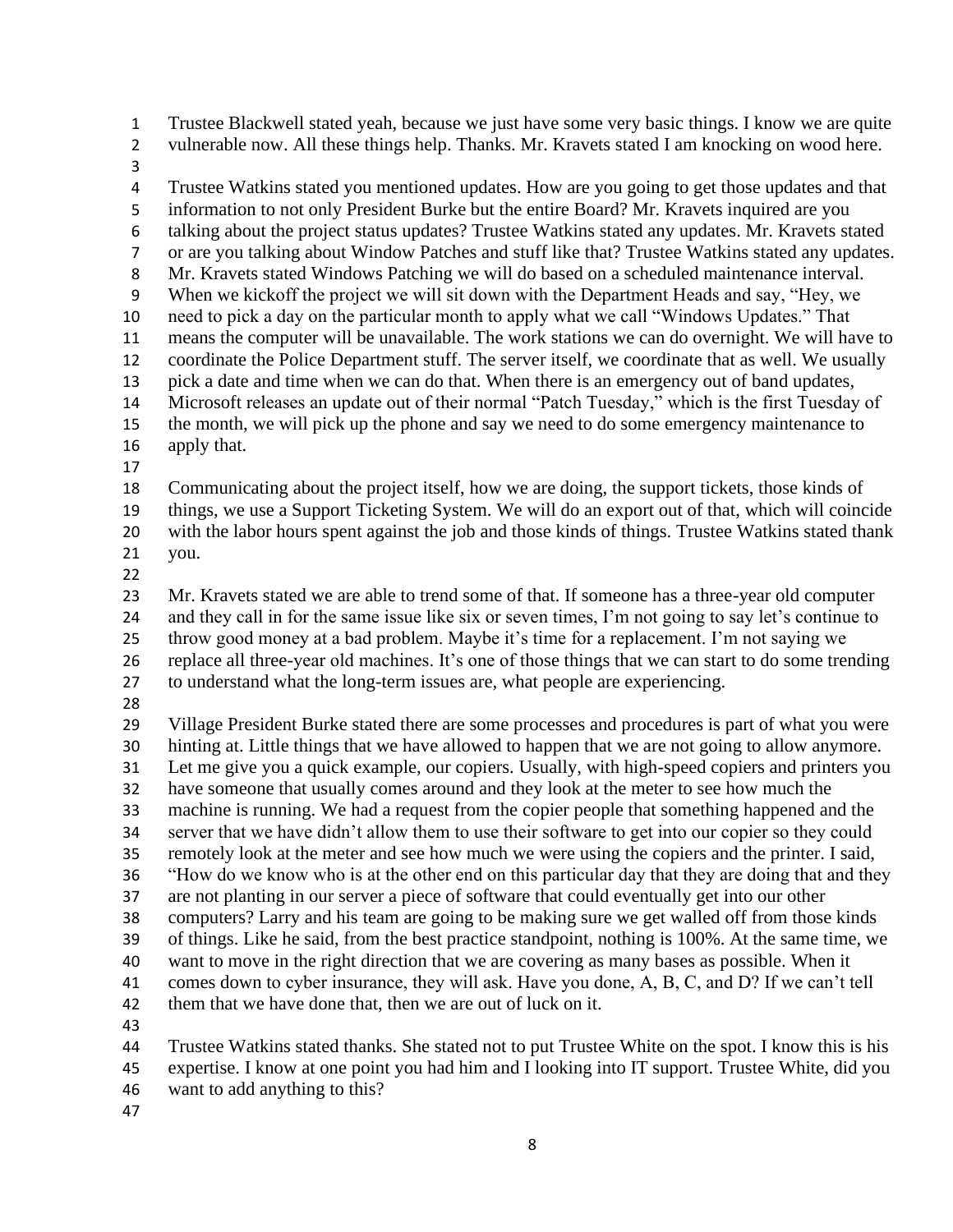Trustee White stated yes. I wanted to give everybody else a chance to comment and ask questions. Thank you, Larry, and your guys for being a support to us. Unfortunately, there isn't much that you mentioned that surprises me. I know I'm preaching to the choir with this comment. Cybersecurity risk is among the top three depending on who you ask, and what business risk to any organization these days. You mentioned some of the things that you guys have planned. There's a couple of additional things that I have not heard mentioned. I am going to assume it is going to be up for discussion. Will you guys, or have you guys put together a comprehensive cybersecurity plan for us in terms of specific recommendations? I heard a lot spoken about the hardware and the software. But the cybersecurity element in unto itself is an area why those factors play into the cyber risk profile. Personally, I'd like to see a very comprehensive proposal, or a list of recommendations for it.

 Mr. Kravets stated yeah, we would do something like that. It's part of our base scope of services. Are we going to put together a full cybersecurity audit with penetration testing and vulnerability? No. We can do that. We would probably do that outside of here. Part of the ongoing management, that's our kind of base services, that's part of our recommendation. We'll start to see some things that don't necessarily, for lack of a better word, pass the smell test from a cybersecurity perspective. We'll put that in. You should be budgeting for this in the following budget year. We didn't want to jump in and say you need to rip everything out and start doing things completely different. We thought we can attack some of the things that are quick wins to put you in a much better position. As we continue to build the foundation, make continuous recommendations. Some of the things we'll probably do that we didn't put in here, is multifactor authentication for network devices, which is completely boring to everybody else besides you and me talking about this. For anyone needing to make configuration changes, we'll take a look at how we can implement that. That's not a materials cost as much as it is a labor cost. That's on us. We'll make cybersecurity improvements based on best practices as we go along, like leveraging the missed cybersecurity framework as we implement the Village's Updated Active Directory. As we start to give people their own user names, and passwords, and all that stuff, we'll be applying what we call "Cybersecurity Best Practices." We didn't list those out as key things. Those are the things we do as part of our Standard Operating Procedures. Concentric Integration does a huge percentage of critical infrastructure for water and waste water SCADA. We have just adopted that for everything we do. It's kind of in our blood, so to speak. 

 Trustee White stated I am glad to hear that you guys are going to parallel our efforts within this framework, which is generally considered baseline cybersecurity mitigation organization. Mr. Kravets stated 100%. Trustee White stated another area of concern that I've had are in point testing and validation. Each of us has tablets. We're not accessing the network through a VP or anything like that. Ultimately, I would like to see us have a zero-trust setup for the Village. I am glad you guys are onboard. I'm looking forward to seeing the progress that we make. From my personal standpoint, we can't move fast enough because these risks are out there right now continuously. I think it is just a matter of time. I'd like to see us in the best security posture sooner than later.

Mr. Kravets stated you don't want to be in the news. No news is good news. Trustee White

 stated unfortunately, a lot of things happen to organizations and somehow, they manage to keep them out of the news for obvious reasons. I'm sure you guys have identified that our risk is

rather high right now. Thank you, guys for coming onboard. Looking forward to working and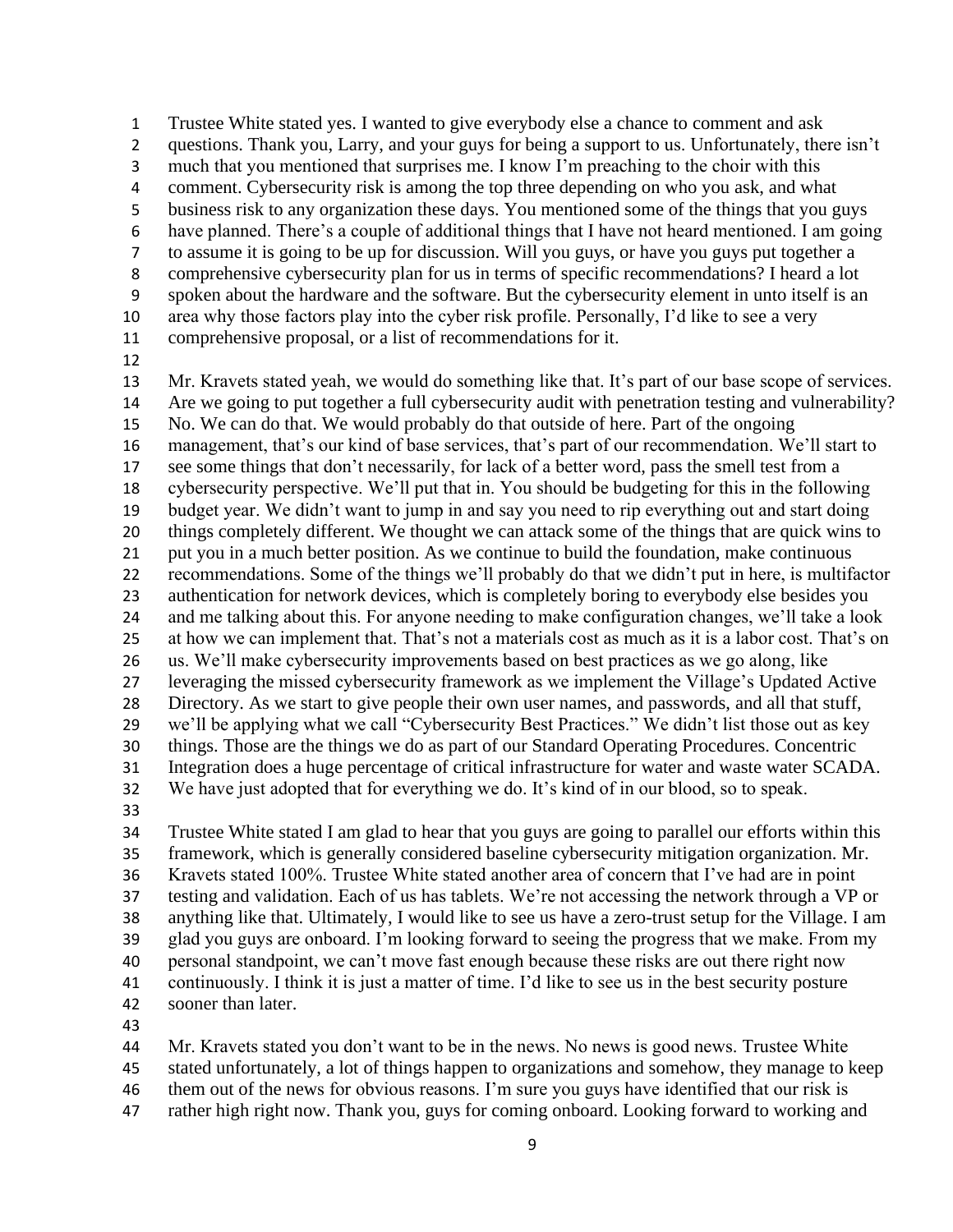supporting you. I am very grateful that you guys are here. Mr. Kravets stated thanks. Appreciate that.

 Trustee Finley inquired in your efforts to upgrade us and keep us at optimum operation, do you anticipate that we might be able to retire some of our hardware, like our laptops or our iPads, and be able to donate them after they are wiped and all of the security issues are attended to?

 Mr. Kravets stated the short answer is maybe. I use to work for a large financial services institution. By the time they are ready to be donated, they are less than ideal for people that need to use them. Asset wise, you have to figure out a way to get them off the books so if they do wind up in a landfill, they don't trace that back. We can figure out a way. If you feel like there is an organization that wants to use them and you can donate it, that would be great. Sometimes organizations don't always want equipment that is kind of end of life. It's tough. You think we just replaced all these computers. They are only five-years old. Sometimes when they are a little bit too old, they are just not usable.

 Trustee White stated I have seven tablets that I can't use because they are that old. Mr. Kravets stated we do have a recycler that we use that will maybe pay you for the asset with the minimal amount. You have to get a Certification of Destruction so it doesn't wind up in a landfill or in someone's hand, or something like that where they find data with the Village on there. You have to do all that stuff.

 Trustee Finley stated I appreciate the insight on the difficulty of moving the equipment. What might not be optimum to us might be useful. There are children who are facing having to go to hybrid school. Not everybody has a computer at home. I think with a little effort we can look and see what the need is, and see whether or not we actually do have something that might be useful that we are comfortable with sharing. Mr. Kravets stated absolutely. Trustee Finley stated we can make a decision on it. But at least it is something to be considered. Mr. Kravets stated I would agree.

 Village President Burke stated Larry and I have had discussions about this very subject. The disposal is a lot of boxes around the Village of Olympia Fields right now. In our discussion, that is the responsibility of the Village to do that. Larry, as he indicated, can help us with some of that. What people don't seem to realize is nothing is ever deleted off a hard drive. You just delete the pointer to where the information is. Someone has to go through and clean all of those data carrying devices up. The Village has to make a determination about who and what we do with it, whether we recycle them or give them to somebody. At the moment, this is a \$26,000.00 contract that we are talking about. It is infinitely better than what we were doing. The way you eat an elephant is one bite at a time. What Concentric has put in front of us is roughly \$26,000.00 on an annual maintenance charge, and then the other \$50,000.00 is three pieces of that. It's various 41 things that will upgrade our infrastructure and put us in the  $21<sup>st</sup>$  century. 

I want to move on. We have a few other things to do. We have to talk about the new ERP System

and some projects with Mr. Landini. Thank you, Larry for doing this. I know we have been

going back and forth, back and forth for several months on this. I appreciate all the work you

have done to keep us up and running. I want to formalize this thing.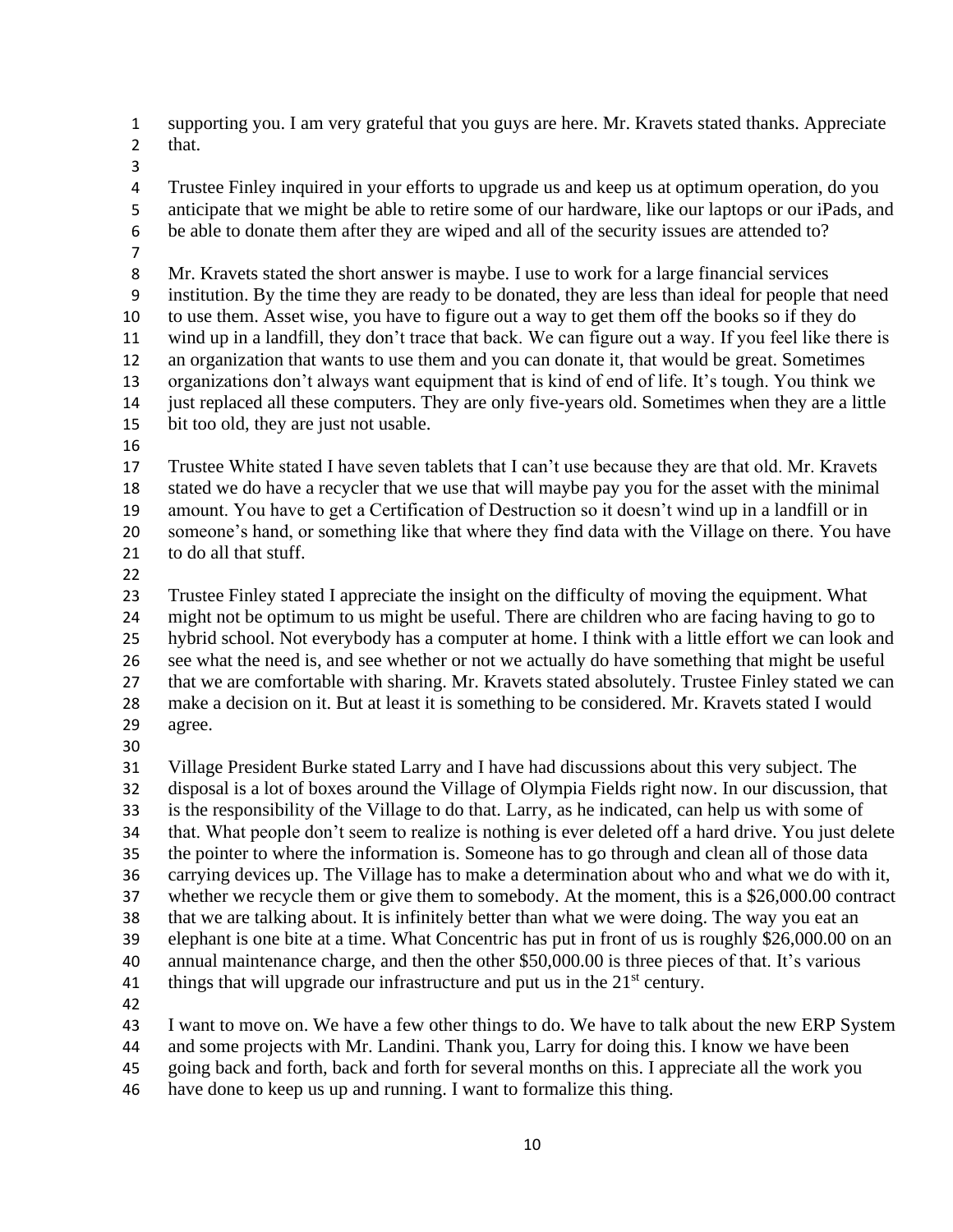**Motion by Trustee Watkins, Second by Trustee Oliver to Approve the Concentric Integration Contract for IT Services Hardware and Software in the Amount Not to Exceed \$76,070.00. (At 7:53 P.M. Everyone Was Locked Out of the Meeting by AT&T). (At 8:10 P.M. Everyone Except the Village Clerk Joined the Call Again).** Village President Burke stated it looks like it was a glitch. Nobody touched anything. It was a glitch at AT&T. We are back up and running. We were calling the roll to vote on the Concentric contract. Since we don't have our clerk on the line, she got lost like everybody else did. I am going to go around and call the roll for the contract. **Roll Call: Ayes (6-0) Motion Carried.** Faith, you are keeping track from now on out. Okay? Ms. Stine stated yes, sir. Village President Burke stated you have it in your system. It is being recorded, plus we have Faith doing the actual documenting. **Motion to Approve Settlement Agreement (Recovery & Rehabilitation, et al. v. Village Of Olympia Fields) –** Village President Burke stated the next item on the list is a Motion to Approve the Settlement Agreement for Recovery & Rehabilitation with the Village of Olympia Fields and the RoseHeart Group. **Motion by Trustee Blackwell, Second by Trustee Oliver to Approve the Settlement Agreement for Recovery & Rehabilitation with the Village of Olympia Fields and the RoseHeart Group. Roll Call: Ayes (6-0) Motion Carried. DEPARTMENT HEAD REPORTS: Betty Zigras – Director of Finance Baecore Group Presentation – Mary Smith –** Village President Burke stated next on the agenda, is Department Head Reports. Betty, do you want to give us an update on the Baecore Group Presentation, and where we are with the ERP Evaluation? Ms. Zigras stated back in August of 2021, the Board approved the engagement of the Baecore Group to assist the Village with the issuance of the RFP and the ERP vendor selection, so we can replace the Village's print software system MSI. In addition, Baecore was to assist in selecting the Police Department's scheduling software, as well as Time and Attendance Software for the 39 remaining Village employees. The RFP was released on October  $8<sup>th</sup>$ . The proposals were due 40 back to me on November  $5<sup>th</sup>$ . We had three vendors who submitted an RFP. We selected two vendors for demonstrations. Those two vendors were BS&A and Tyler Incode. After we decided to go with those demonstrations, The Village Staff and Baecore Staff sat in on extensive, multi-day demonstrations from the ERP vendors along with PD Scheduling and Time and Attendance. We totaled about 50-hours of demonstrations in a month and a half. At each demonstration, Baecore had developed scorecards where the staff evaluated various criteria. From there, Baecore compiled the results of the Village Staff's scorecard and obtained feedback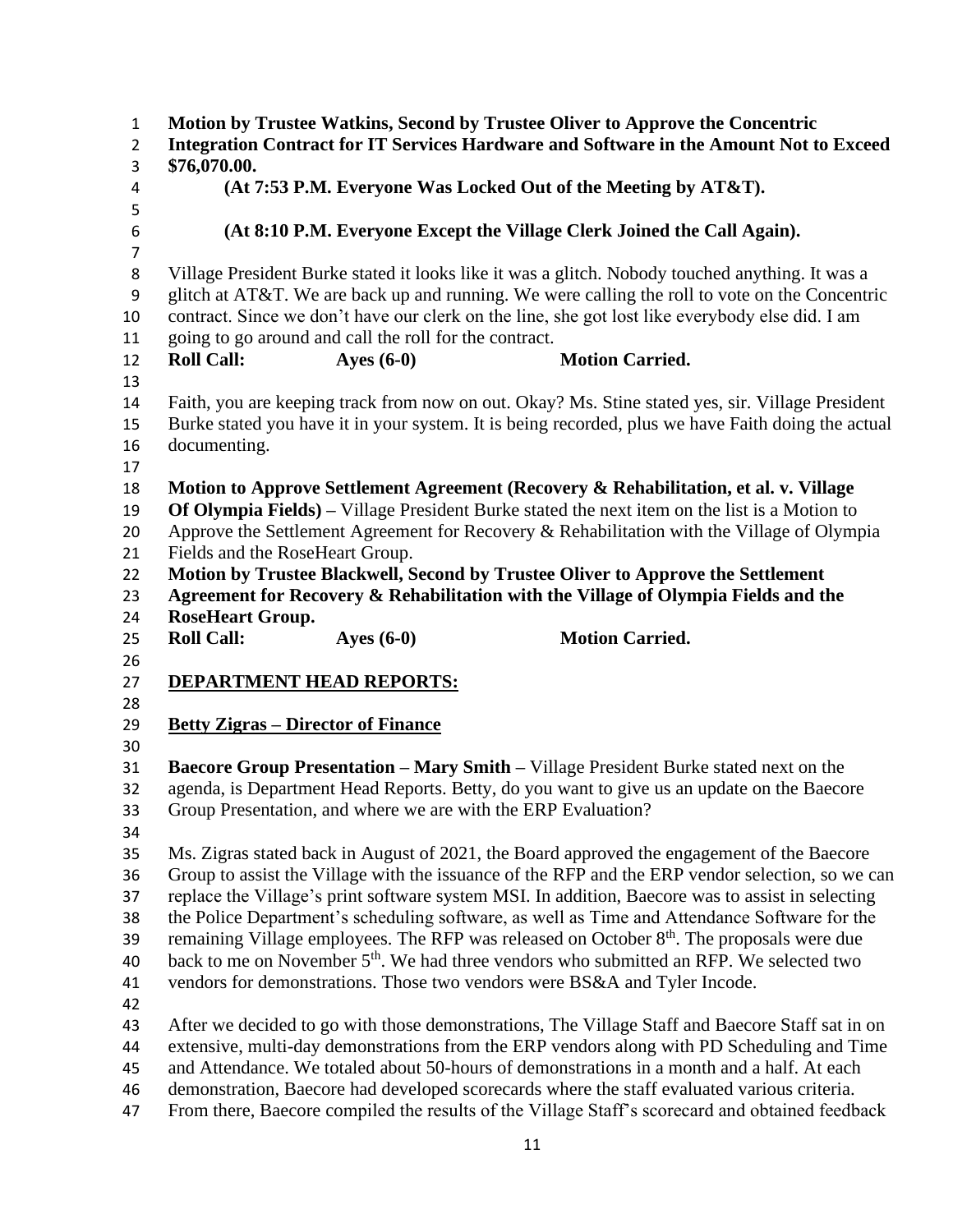from the Directors, and recommended BS&A as the ERP solution. This process was documented by Baecore and was shared with the Board in a memo from Baecore. It was sent out to the Board

- earlier today via email.
- 

 The next steps in this project are to complete the negotiations on the contract, the terms, and put in place a Project Manager to assist the Village with the project implementation. I would like to introduce Mary Smith from Baecore for a presentation to the Board.

 Ms. Mary Smith stated I am going to go over the presentation that you should have received. The first slide starts with the status. This talks a little bit about what was already done. It really recaps what Betty already said from the point of us putting out an RFP and receiving responses back. And then evaluating not only the ERP vendors, but some of the specialty vendors that had solutions to offer the municipality but were not part of that larger ERP solution. We did identify the vendors for this project. Those decisions were made with a combination of the staff providing feedback, the tallying of the scorecard, and the demonstrations being structured in such a way that it addressed the criteria that was identified during the assessment that Baecore initially did. And from there, the direction that we are going to be recommending that we had is to move forward with the items on the right-hand side explaining where we are going. It is everything from the Payroll Integrations and Advanced Scheduling. The reason we have those at the top is because those two-work hand in glove together and establish some efficiencies for the staff right 21 off the bat. Then we would move towards the ERP Implementation addressing Finance, Utility Billing, Business Licenses, Community Development, Permit, Planning and Code Enforcement, and ensuring that we have Document Management.

If you turn to the next page, I'd like to recommend that the first step that we take to move

 forward would be an engagement with Baecore Group to provide you with contract negotiations for the software solutions, as well as for the Project Management Services. When I say,

"Contract negotiations," by no means are we your attorney. We would work with your attorney

to dot the i's and cross the t's on the contract. What we are looking for from our perspective, is to

ensure that we have all the standard components in these contracts, scopes of work, statements of

 work, timelines that all these contracts are going to work together so the project doesn't take too long, and at the same time it's not all stacked up on top of each other.

 The next step that we would recommend as far as implementation, would be the two steps of the Paylocity Tools to be expanded and implementing in time. The Paylocity Tools are going to be focused on those that integrate with the payroll processes and the HR processes. In Time will work with scheduling for PD, and subsequently flow the time that's scheduled and actually worked back into the payroll process eliminating the significant manual effort that is managed by

- staff currently.
- 

The final slide entitled, "Next Steps," after that we would be looking to move forward with the

ERP and records storage negotiation. Finalize the ERP Contract by March/April so that we

would be in a position in July to kickoff the ERP implementation. By that time, we would have

finalized the first phase, being the Paylocity pieces and the In Time pieces should be near

finished. The entire project would wrap up in Q1 of 2023, towards the end of Q1 at the latest,

maybe early Q2.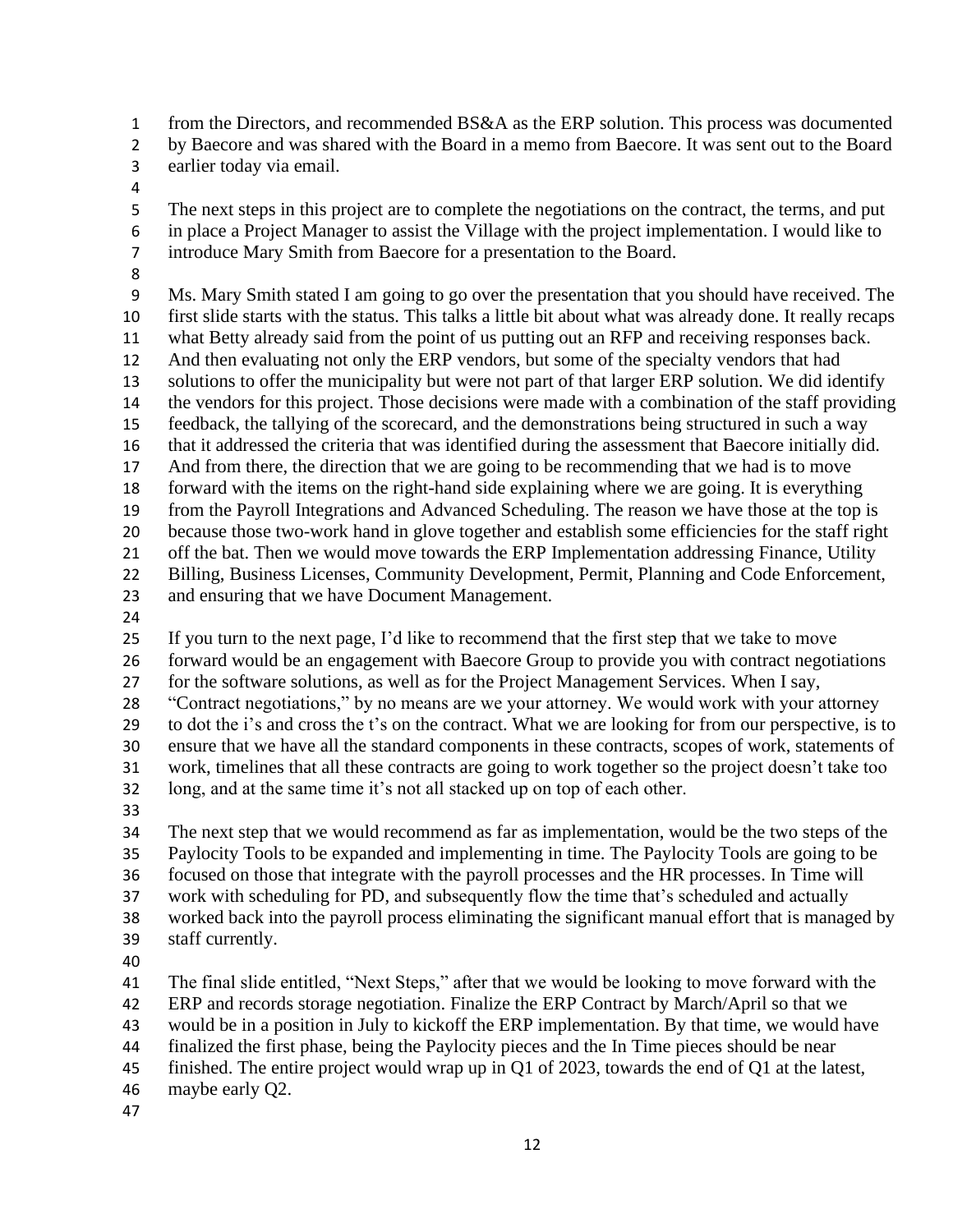Trustee White inquired with regard to the final list of vendors, can you share with us that list

- right now, or are you guys working to get to a short list?
- 

 Ms. Smith stated did I understand that you are asking to understand how we arrived at the short list? Trustee White inquired have you identified who the final list of vendors are for consideration, and who are they? Ms. Smith stated yes. The final vendor for the ERP solution is BS&A. The final vendor for the Payroll/HR is your existing vendor Paylocity. The final vendor for the Advanced Scheduling and Payroll Integration and PD would be In Time. The final vendor for the Records Management Document Management, there are two primary vendors. There is one in particular. We are just waiting to ensure that with the new tools that they both have that they are able to integrate with the ERP vendor you selected. Otherwise, we will need to drop back and move to our Option B. Trustee White inquired is this part of your normal process for selecting vendors, or negotiating a contract to get any said vendors to stipulate on Service Level Agreements? Ms. Smith stated yes. They will give a lot of Standard Service Level Agreements. It is standard that we try to tighten them up a bit. In today's climate, technology firms and support firms are very tightly staffed, if I can say, short staffed, and therefore I would anticipate very little movement in any aggressive terms because of their lack of ability to meet it with shorthandedness. We just want to be honest.

- Trustee White stated trust me, I understand.
- 

Trustee Finley inquired whether any of those finalists are MBE's or M/WBE's? Ms. Smith stated

- I do not believe so. I can confirm.
- 

Trustee Blackwell stated you indicated that by February of 2023 all of this will be in line or

online, and everything should be pretty much in place with the vendors. Is that accurate? Ms.

Smith stated by the end of March 2023, early April 2023. That is our goal. Trustee Blackwell

 inquired we will have four or five vendors that will be servicing our computer needs, or IT needs at that point. Ms. Smith stated yes. They would be servicing your technology solutions. There

 may be some additional vendors that provide things like merchant services and some online connectivity.

 Trustee Blackwell inquired are you guys finished at that point, or are you on standby, or still active with us, or what? Ms. Smith stated at that point, we would be finished with you for this contract. There are a few other things that we've recommended you take a look at. Should you decide to move forward with that, and you select us, we would be proud to help you. Trustee Blackwell stated thanks.

 Trustee Watkins inquired how many responses did we get to that RFP? Ms. Smith stated the RFP specifically received three responses for the ERP. But we had as many as eight other vendors that were considered for what I would reference as specialty product. A good example of that would be In Time, who is going to provide the services for the PD Advanced Scheduling with the Payroll Integration. That is not an ERP vendor. They specialize in public safety scheduling. There were a number of those vendors. There were a couple other vendors that did Time and Attendance. Another couple vendors that did Scheduling. A couple of vendors that did some

other Community Development Services. All total, there were more vendors, but only three ERP

Solution.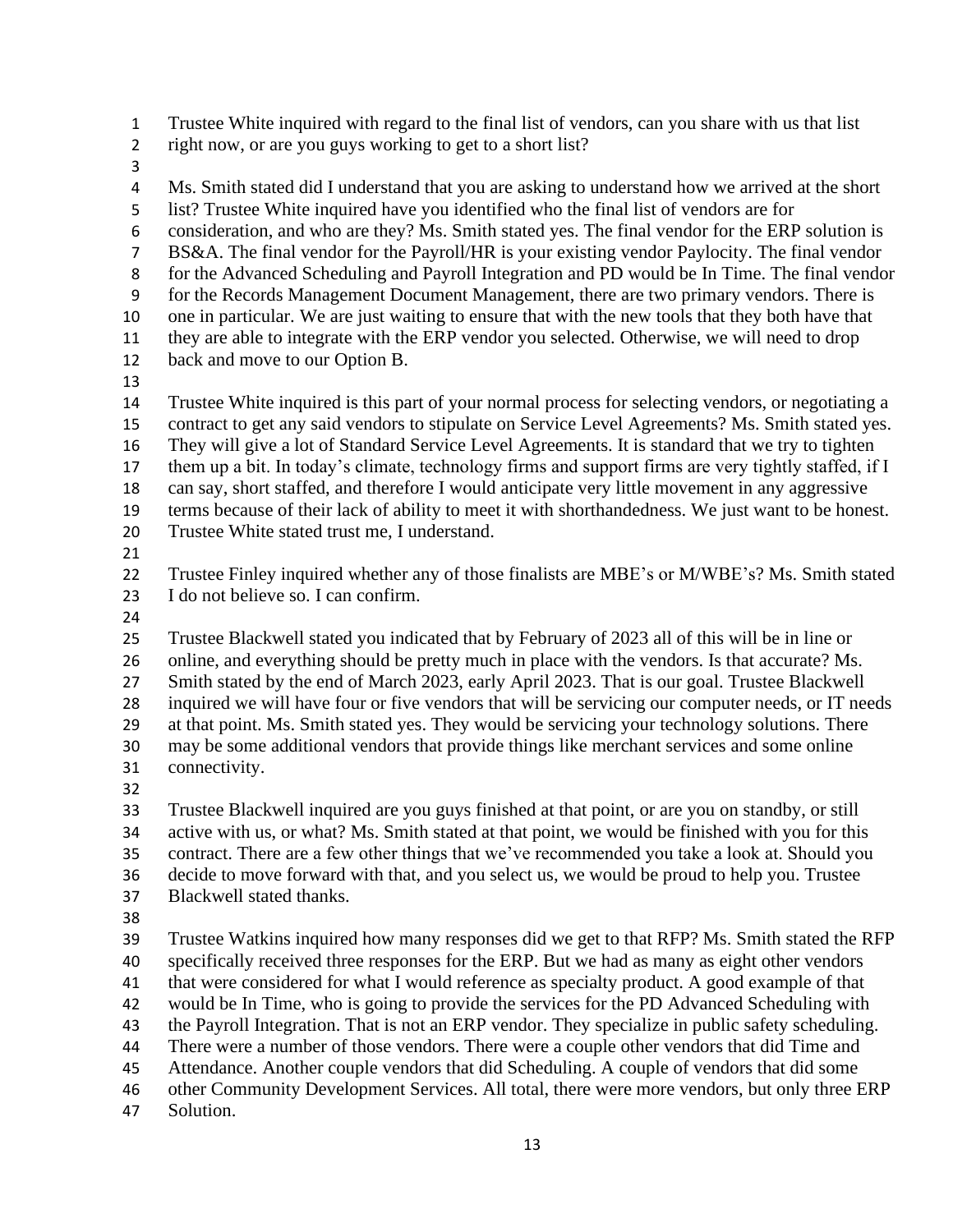Trustee Watkins stated and we had some type of needs analysis or something that we went by to select the finalists? Ms. Smith stated yes. The first thing that we had done is during the assessment we used that information to create the RFP. We also used that information to create a demo script that the vendors then demonstrated from. That demonstration script also served as a scorecard by which staff gave written feedback and a scoring table for them to give us information which we then compiled that information, based on the features and the functionalities of each of the vendors. After that scoring, and the written feedback that we got, that is how we came to the selection. Trustee Watkins stated just to reiterate what Trustee Finley indicated, did we do a search for M/WBE'**s**? I think as a Board we were looking for at least a few people to apply that meet those guidelines. Ms. Smith stated I can tell you; I keep searching for such opportunities and have not been successful. I did not search differently this time because we were having some difficulty when we're looking at the size of the municipality in getting responses. I had to go out and actually solicit vendors. Betty helped me with the ERP vendors to solicit them and express our desire to have people respond. She stated with Covid and a small municipality, it was in some areas difficult to get responses because of the potential business and the amount of work effort that it requires to respond to an RFP. That didn't directly answer your question. I think it helps you understand the difficulty in identifying vendors. Trustee Watkins inquired are we open to extending that process, or still looking? Ms. Smith stated in my opinion, you are not still looking. If I'm told I'm wrong, I am here to serve you. Trustee White inquired would it be possible that you could share the scorecard with the Board? Ms. Smith stated the scorecard compilation is in that document that you received today. There's some graphing and charting that sums up a lot of the areas that we looked at. Trustee White stated I will follow-up with staff because I'm missing it. Ms. Zigras stated I sent it later this afternoon around 3 o'clock to the Board. Trustee White stated okay. I was looking in the packet. Thank you. Ms. Smith stated on the second page there are some charts that show things. Wherever we could get consistent comparison. As Betty mentioned, there were quite a number of hours of demonstration. Sometimes staff was not able to attend an entire session, or attended a portion of one and not the other. When you are comparing the demonstrations, that left us with some challenges. So, we charted everything that we had like comparison. Where we weren't able to give you like comparisons, we did give you written input. Trustee White stated I want to direct this to all of the members of the Board. I will let you all know that within this space specifically, there are not a lot of minority, women owned business enterprises. What I can do is reach out to some of my industry contacts to see if there might be any that would kind of meet the threshold that we are looking for. I just wanted to kind of put that out there. In this space specifically, there are a lot of challenges with regards to vendors at this level. I will see what I can do to help identify any potential vendors. Just know that we are a 45 little bit further along in the process, and getting those RFPs shelled out for a project of this size takes quite a bit of a commitment from any business.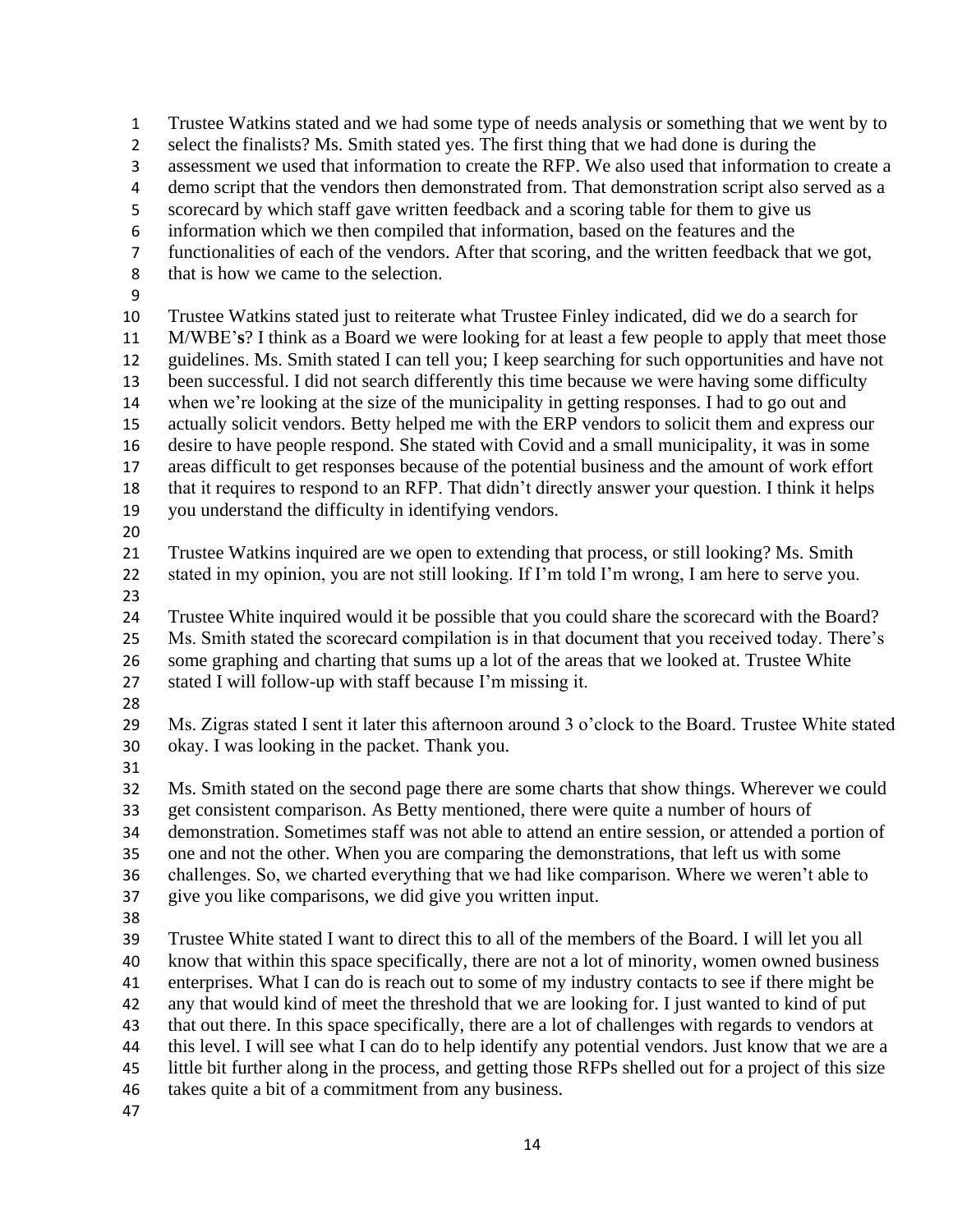Trustee Finley stated of course I agree, and I understand, and appreciate what has been done so far as to put us in a good space, but things are changing and growing. We'll have to look a little harder in order to achieve all of our values and goals. There are incubators with people in businesses and in whose names, you don't know yet. We can find those spaces where they are growing, and see what we can do to bring them closer when appropriate, to the opportunities that we will be offering in our future. 

 Village President Burke inquired does everybody understand that we hired Baecore to put together a process to identify best of class software and put together the necessary RFP to put out in a very fair manner? Here's the thing that the Village was looking for in the space that was discussed. These businesses that they looked at, these software developers that they looked at, were businesses that have demonstrated that they are world-class when it comes down to the kind of software that's run inside a municipality. All of them are businesses that have been around for a long time. Whether or not they have moved from being server based as Trustee Watkins said earlier, that's obsolete to being Cloud-based. They looked at the existing software vendors. Vendors that we have. They looked at some of the ones that were in the space, but had made the investment to move up to and make it be current technology. What we hired Mary and Baecore to do, is to help organize the whole RFP process. We all voted on having her do this. The staff has spent the last three months going through, interviewing, and looking at demos of all of these companies that she put together. What they came up with was a fit for software that would support what the Village needs to go forward. As a result of that, we are where we are right now. We are getting ready to take the next step. The next step is to implement these pieces of software, these systems that the staff went through and identified would be the best to fit into what we are trying to do in the Village of Olympia Fields.

 What we asked Mary to do, is to just to give the Board an update on what has already transpired. Where we are. Who was chosen. I talked to Betty this morning and asked if she could just provide a summary. She got that from Mary and here is what we chose, and here is what the process was. Where we are today, the software has been basically chosen by our staff of what they think is needed to implement. There's a contract that I am going to propose for Mary to make the next step. That is to go through and negotiate software and support to get these software packages up and running as quick as possible. It's a \$60,000.00 contract to be the Project Manager to make sure that what was chosen by the staff gets implemented in a timely manner, because we don't have anybody on staff to do the Project Management. It's just like having a Project Manager with Baxter & Woodman doing engineering work. Mary is the contract expert with all of these products that are out there. The actual final pricing of how much the software is going to cost, how can we get the best discount. In most cases, the software that has been chosen, they have people in-house that are going to be some of the contact experts that will help our people transition into how to use their software. They are the in-house experts. Mary's job is to take and negotiate with the software providers how best to get this up and running. **Motion by Trustee Oliver, Second by Trustee Pennington to Authorize the Village President to Approve a One-Year Consulting Contract with Baecore Group to Not Exceed \$60,000.00 to Serve as Project Manager on the ongoing Implementation of these Applications that the Village Staff has Chosen.**

**Roll Call: Ayes (6-0) Motion Carried.**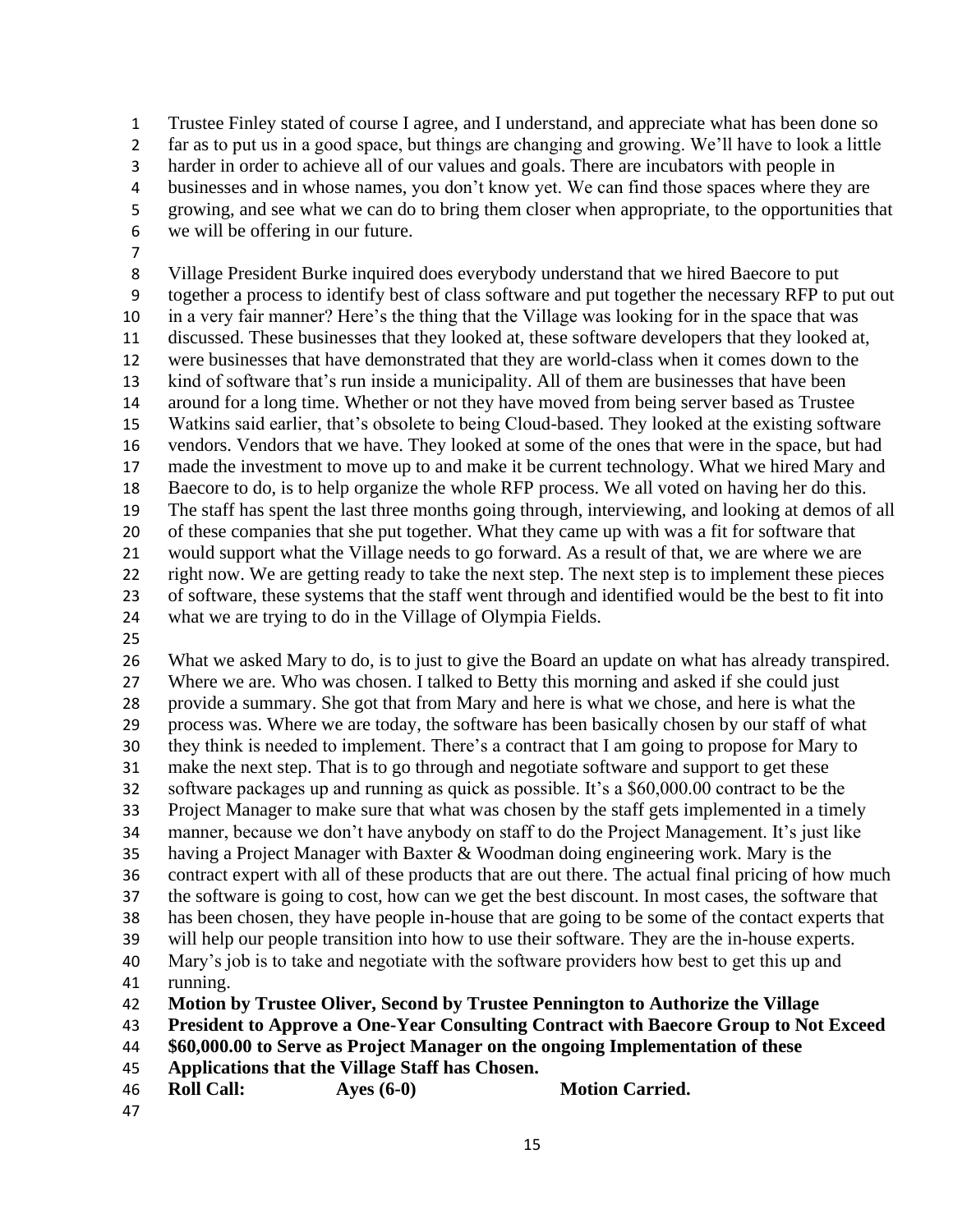Village President Burke stated what I did hear, is that Mary said this is going to flow into March of next year. We will come back and look at this the first of next year. Right now, this particular vote was to give her a contract. This is not an extension of the present contract. This is an opportunity to layout what are all the pieces and put that in a contractual contract. That's what we will work out, Betty, and she, and I. You just gave me the approval to work with Betty and Mary to get that done. The actual pricing on all of this, I think it is going to be somewhere in the neighborhood of a couple hundred thousand dollars. It may be a little bit more than that. What we are paying Mary to do, is not only to negotiate the price for us to get all of this stuff done, and make sure it's integrated, but also to get it done as quickly as possible. And what we talked about earlier with Concentric, we had to lay down a foundation from an infrastructure standpoint for all these new applications to run on with minimum disruption. We don't want to get into something new working on using systems, and hardware, and networks that were archaic. Between what Larry Kravets presented and what Mary presented, sometime in the next 18-months, we should be up and running with the latest state of the art hardware and software. I think this is a great thing for the Village of Olympia Fields. Trustee Blackwell stated hear, hear. **Resolution #2022-01 –** A Resolution Authorizing Execution of a Promissory Note and Approving the Seventh Distribution of Tax Increment Funds (Lincoln-Western TIF District/Wal- Mart Economic Incentive Agreement) **–** Ms. Zigras stated Resolution #2022-01 is the Resolution Authorizing Payment of the Seventh Distribution of the Tax Increment Funding for the Lincoln and Western TIF District. It is the Wal-Mart Economic Incentive Agreement. As you know, the Agreement is to reimburse Wal-Mart with 90% of their property taxes. This is the second installment for the 2020 tax year, which was payable in 2021. The amount of their property tax that Wal-Mart paid the Village was \$510,348.00. We are reimbursing them 90%. We are reimbursing them \$459,313.95. Village President Burke stated what this is all about, this is our obligation to repay the original TIF Agreement that was worked out years ago to repay through the TIF with tax rebates. That's what this is all about. No new expenses or obligations. This is just fulfilling our obligation to Wal-Mart for the loan that they made to us. Trustee Blackwell inquired is this in perpetuity? Ms. Zigras stated no, the amount of the Economic Incentive Agreement is \$6,900.000.00. At some point, we will have reimbursed them their principal amount plus the interest. Based on my calculation, we should be done sometime in 2030. Trustee Blackwell stated and then the TIF ends, right? Ms. Zigras stated no. The TIF doesn't end, but we keep the increment. We keep everything. We don't have to reimburse them. The TIF is for 23-years. Trustee White inquired do you know what the typical depreciation period is on capital buildings? Ms. Zigras stated our capital buildings, we do have it in our fixed assets. I want to say it might be 30-years. Trustee White inquired it wouldn't be too unreasonable to expect that that building where Wal-Mart is, might have a similar time period? Ms. Zigras stated we started in 2017, and by 2030 we should have it paid off. That's 13-years.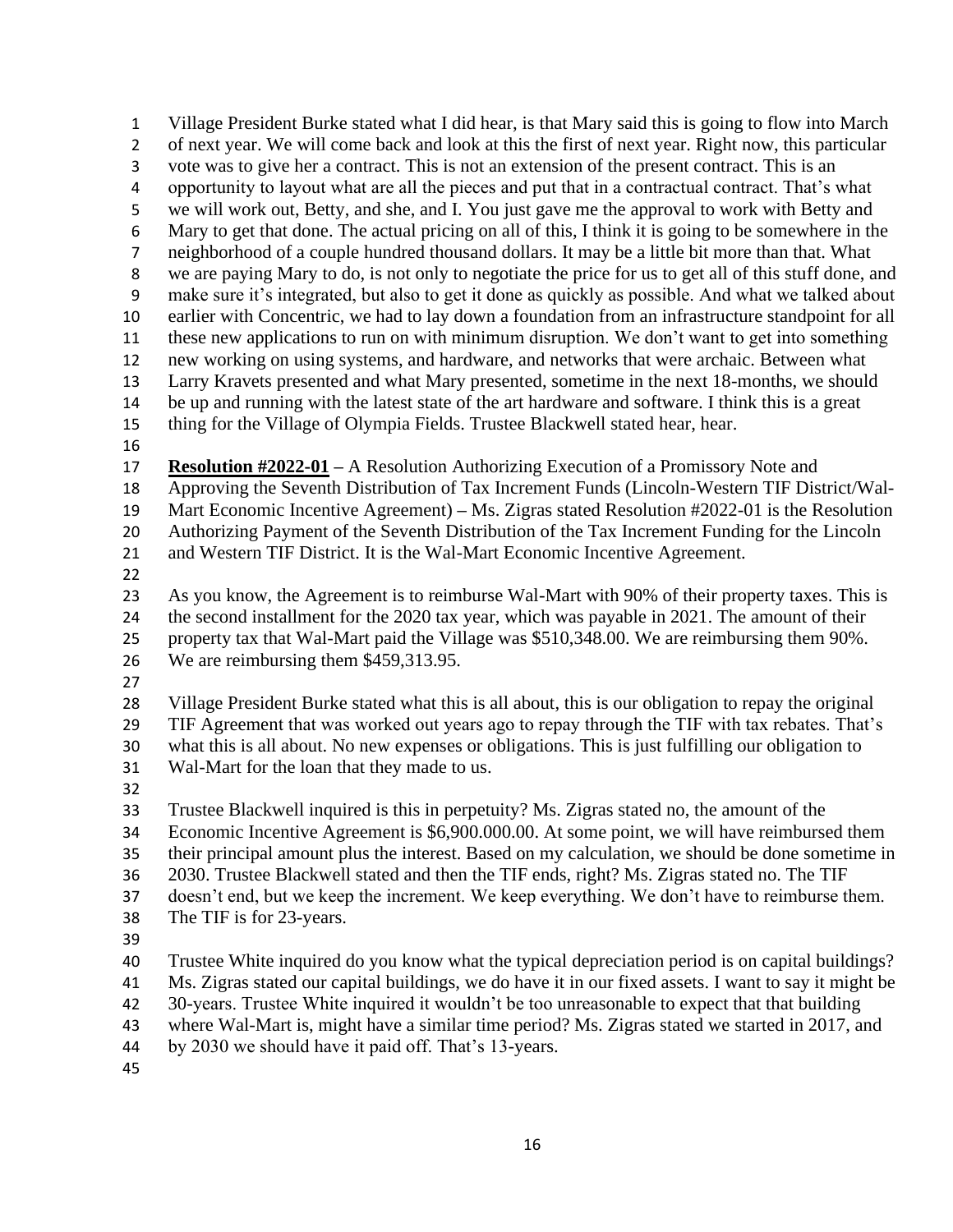**Motion by Trustee Pennington, Second by Trustee Blackwell to Approve Resolution No.** 

**2022-01 – Authorizing the Seventh Distribution of the Tax Increment Funds (Lincoln-**

**Western TIF District/Wal-Mart Economic Incentive Agreement).**

**Roll Call: Ayes (6-0) Motion Carried.**

**John McDonnell – Building Commissioner**

**Update – Paramivr Singh, Development – Gas Station with Convenience Store at 3780** 

 **Lincoln Highway –** Mr. McDonnell stated I have a little update for the new gas station, which will be a Shell Station. Shell Gas Station has given the owner of the property the okay to build it as a Shell Station. A good thing that Shell did for us is they were only earmarking to have four pumps at that location. Shell wants them to squeeze in six. That means that they should be servicing more cars, so they should be selling more gas at that location.

 He has had a couple of setbacks. One of them was with Shell approving their final renderings of how the pumps were going to be located in association with the building. The canopy that goes over the pumps. They have gone through about 30 different renderings for Shell. Now, they have the final rendering. Mr. McDonnell will be at a meeting with the Village President, and most likely the Village Engineer, just to go through their rendering, and the location of their gas tanks, and the location of the pumps in relationship to Lincoln Highway and Governors Highway.

 Another setback he has also had are in-ground, fiberglass tanks. The company that they actually had deposits put down for tanks, cancelled their order and said they could not fulfill their order. They had to go out to other tank companies and get bids. Now, they believe they have another company that they've signed with that is going to be able to build the tanks for them. We should know a little bit more. He is talking a groundbreaking in May or June when they start renovating the store. The tanks are going to take a little bit longer to get in. Usually, what happens with a gas station is all the underground work is done with the tanks first. They are actually going to be doing it backwards. The actual tanks going in the ground, are going to be last because of the delivery time of them, the material for them to get those tanks made. They are still looking at a May or June start of construction. He thinks they are pretty much going to stick to that. Trustee White stated that location looks like it could pose some interesting traffic problems. Has

 there been any thoughts in terms of any modifications in that area? If I recall, off the top of my head, the Lincoln Highway Lane that will be at the entrance, is a right turn lane? Mr. McDonnell stated there hasn't been any changes to traffic lanes on Lincoln Highway or Governors Highway. There is no change in the plan. That's why Shell corporate was holding back their design, because they didn't like their design because they thought it would cause traffic problems. The way it was described to me is, Shell corporate has their own engineering department that studies traffic flow for their own service stations that are owned by Shell. Shell franchises, and they also own their own stations. He has been using Shell a lot for his stations, because he has been able to use their actual programs that Shell has put together themselves, that shows what the traffic counts are in that area, what the traffic counts are on Governors Highway and what they are on Lincoln Highway. They have all that data put into a system that allows them to see how the traffic will flow at the pump where the customer is getting the gas. If it is difficult for them to get in and out, they are not going to stop there to get gas. Yes, there has been a lot of thought process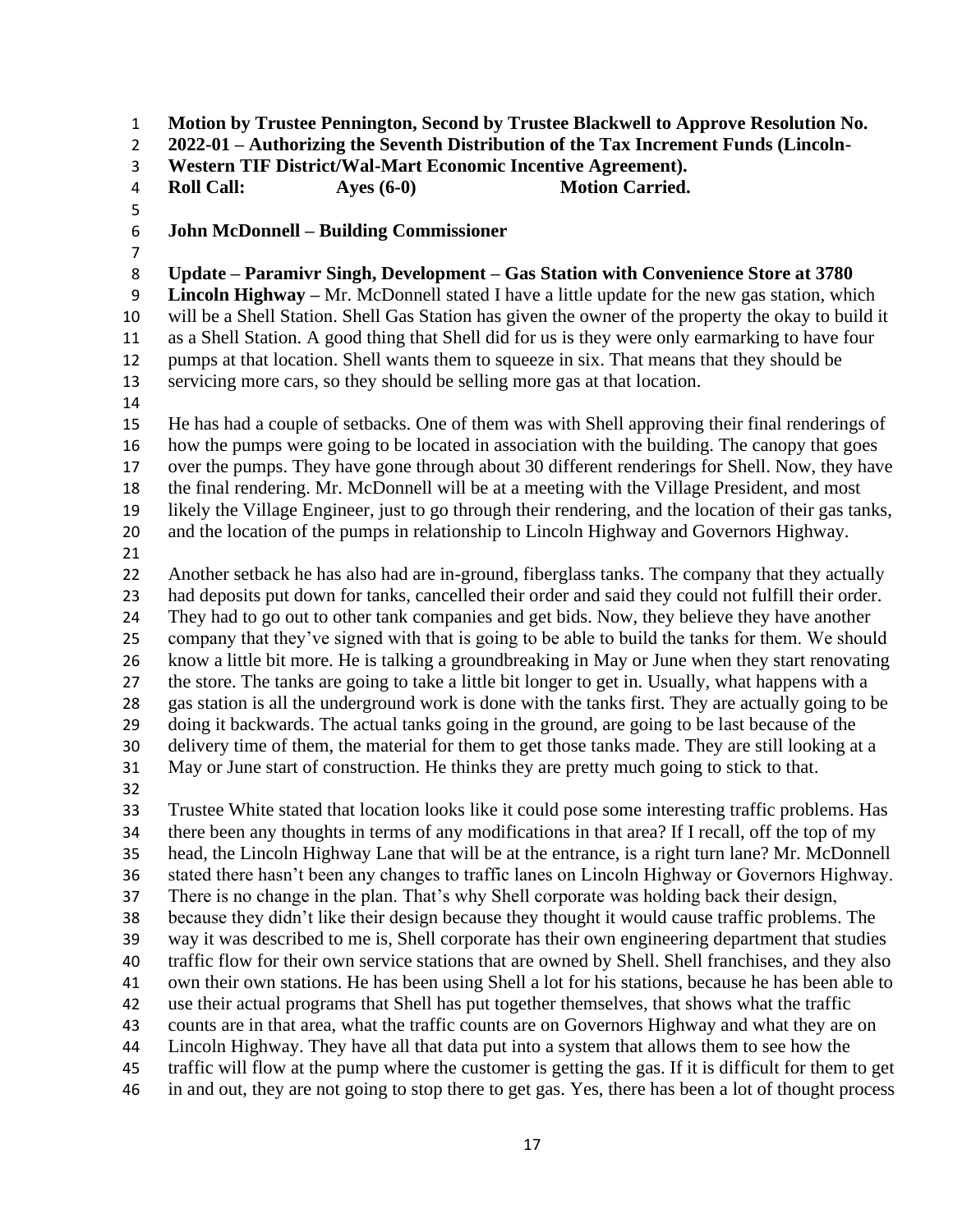put into that. It was put into by Shell. Now, they have an actual rendering that has been approved by Shell for us to take a look at. Now, it's our chance to take a look at it.

 Trustee White stated if I am looking at this right, it looks like the front of the store is facing southwest diagonally towards the BP? Mr. McDonnell stated the station already exists, yes.

 **Update – Veterinary Centers of America –** Mr. McDonnell stated VCA is purchasing this property from the owners. The owners are K4K, LLC. That's who owns this property now. I talked to their attorney today. They wanted to know where we were at with the subdivision plat. I advised them that we had already approved their proposed subdivision plat and that was ready to go. They are now the owners of the property. They have to record that plat. They have to sign-off on it. The sale needs to go through, and then they have us sign-off on it, and then we get the Final Plat. That process is already moving forward. It's very promising.

 The only thing that we are waiting on now are the attorneys from VCA, Veterinary Centers of America, and CVS Pharmacy. There has to be an easement on the CVS property for their sewer line connection. That is the only thing we are waiting on. Currently, their architect for MeritCorp that is handling the VCA construction and architecture, they are working on plans to submit to the Village for footing and foundation permit only. That has to come when they get approval from the MWRD first. They are working on those drawings. The project is moving forward. Their ideal time to start the project would be spring.

#### **James Landini – Public Works Director**

#### **Approval for the Purchase and Installation of the Sensus FlexNet AMI System –** Mr.

Landini stated what I have before you, I am looking for approval for the purchase and

installation of the Sensus FlexNet AMI System. Before I get into what the benefits are to the

Village Staff, and most importantly the residents, I do have Jerry Potke on line. He is from Core

29 & Main to explain what the system is, and to answer any questions you guys may have.

 Mr. Potke stated I am the Meter Systems Manager with Core & Main. We basically represent or distribute the Sensus product line which you currently use in your system. Sensus Meters and SmartPoints are what we call "SmartPoints Radial Boxes." The Village had asked us to come forward and asked if we could perform what we call a "Propagation Study," to determine how much infrastructure you would need to go ahead and read your meters in town through a fixed network, a fixed point. We've determined that your north tower, all we need is one antenna and we can read the entire Village with one antenna. You currently have our Legacy Reading System today. You read everything. It is either hand-held or drive by system. The last six, seven-years you have been updating our Legacy Radios to a SmartPoint, which is setup to read walk by, drive by, and now, when you add an antenna to the mix, we can go ahead and pick them up without revisiting the locations. The SmartPoint reading through a fixed antenna which would be one in town. Now you are going to have the ability to migrate the rest of the system using your existing meters with the hand-held, walk by, drive by mode. At any time, you change over to what we call our "SmartPoint," that will automatically be read through the fixed network system. Jim and his gang are going to work through fully updating the remaining services that you have in town.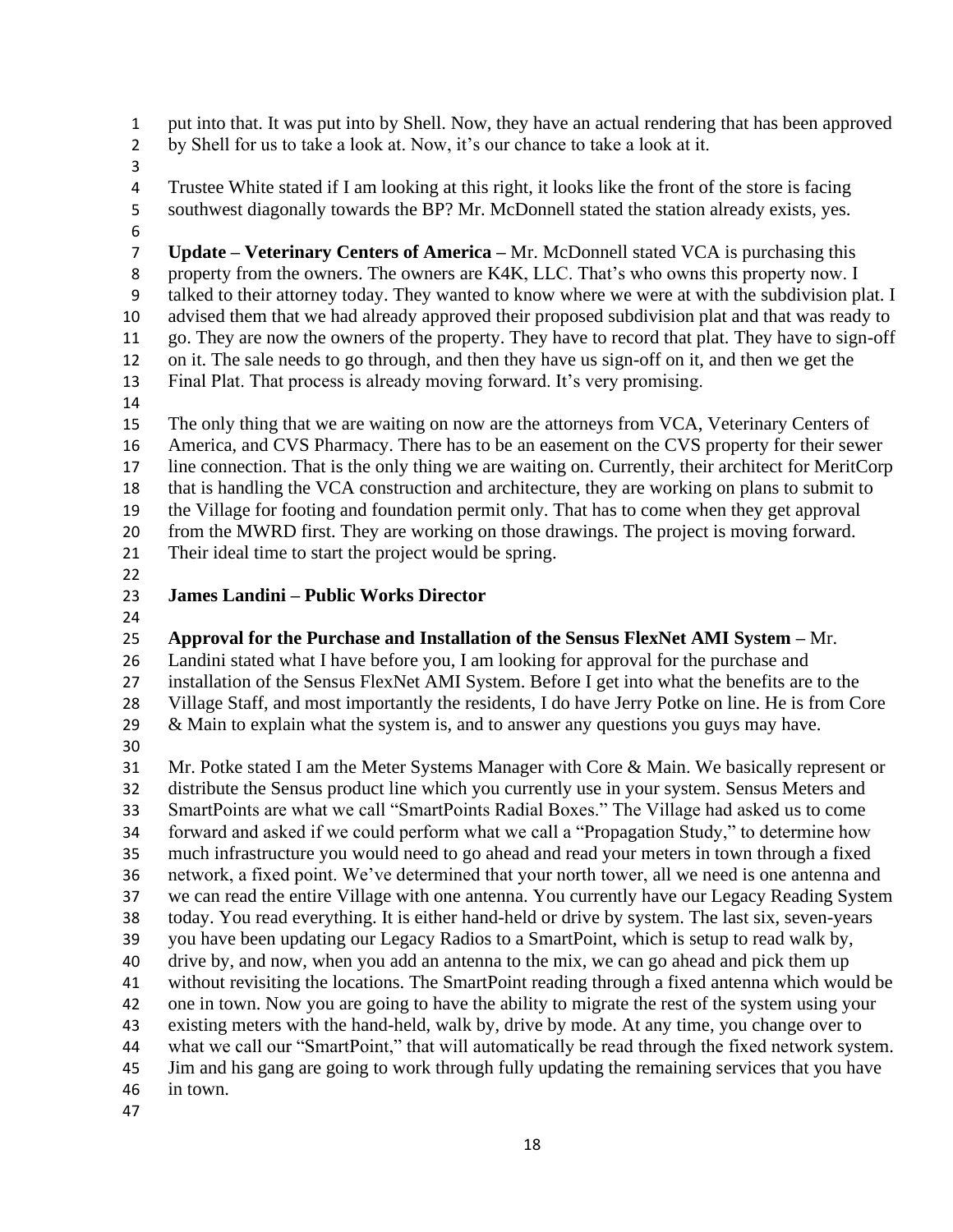Instead of sending the people in the water department out to obtain the meter reads, all the meter reading will come into you directly. You will be able to have the ability to be a little bit more proactive in looking at alerts, leaks, and all that kind of stuff. How the system will work, is all the SmartPoints will provide you with 24-hour packets of reading. Essentially, you are getting 24-hourly reads a day. You will have full, two-way continuity with all your water meters in town. So, you are now going to have the ability to do Demand Reads, where if somebody comes in and they want to pay a water bill, somebody at the window can type in the ID of the SmartPoint or the address, and they can go ahead out and hang it and get a final read. We have equipment that we will be able to input out in the Village that will have the ability to shut people's water off if you lost control of somebody's ability to, if you have bad b-boxes, something doesn't work, we have the ability now to control water through water meters that have built in water valves.

 It will be able to give you a pretty concise operation. You can actually start seeing what's going on in your system almost down to an hourly basis. Once we get the whole system converted over completely, you will have the ability to time with any meters that you got. With your incoming meters that you purchase your water from, you will have the ability to determine how much you are actually using within the system and almost time it within the hour. It is going to help the water department with water loss and that kind of stuff. It's going to give you the ability to jump on problems, any situations, alarms, alerts, to let you guys know if you got high bills, meters that aren't working, or haven't been moved in, or if anyone is tampering with the meter. You will have a lot more capabilities to be much proactive with your system moving forward.

 What it basically is going to come down to is we already did a "Prop Study." We determined that we only need one antenna. We would have our antenna installers come out. They would climb your tower. And we would draw up what we call a "Statement of Work." The Statement of Work basically will indicate where we are mounting the antenna, how we are running our cabling, where we are going to mount what we call our "Tower Gateway Bay Station," which is the brain box, so to speak. So, you are going to have an antenna. You are going to have coax cable coming down from your water tower. It is going to be mounted into a box. It is roughly about the size of a dorm room or a refrigerator. That will be where all your electronic components will be stored. You will setup what we call a "Backhaul," where we have to retrieve that data, we have to bring it out there. We are going to take all that data, and we are going to host it in a center down in Raleigh, North Carolina. It will be IT addressable through the internet. You will have all security. You will be encrypted, all that kind of stuff. You will have the ability for us to maintain your data. You will pay us an annual hosting fee, which I presented to Jim and his people already. That will take care of any upgrades to the system. It will take care of all your hosting costs and all that kind of stuff moving forward.

 Once we go get the go ahead from the Statement of Work from our installation company, we will come out and perform the installation. It will take approximately a day to do it to get the install done. In the meantime, in the background we will work. We will set up what we call your "Regional Network Interface," which is that hosting, that Cloud-based hosting. We will set that up and integrate that with your water billing system. Currently, right now, you interface with our software now. You will interface with our analytic for our fixed network program. That should not be too much of an issue. We will work with you and we will setup the interface between the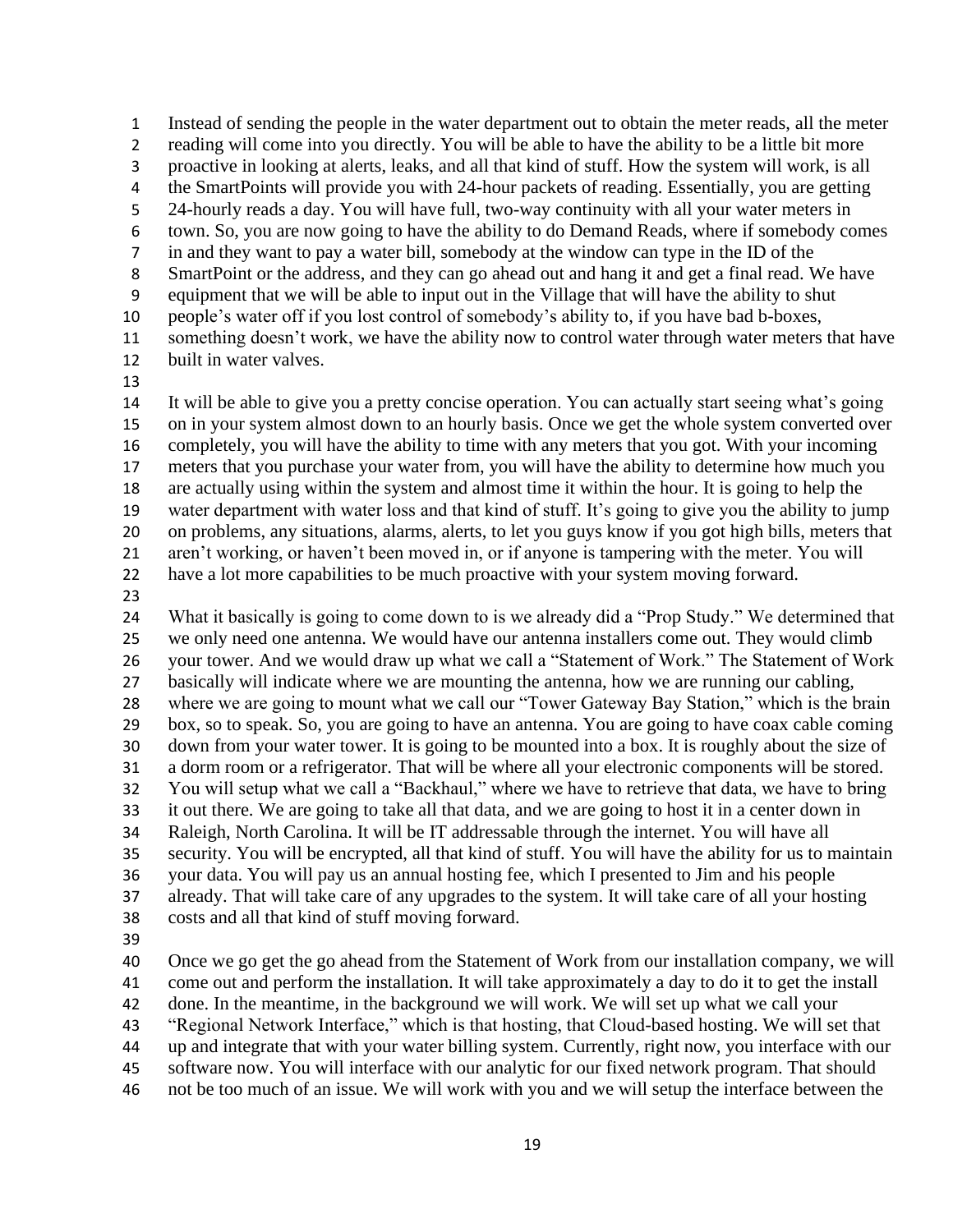reads coming in, and when you get ready to transfer all that data over into billing. We will help you with all of that.

 If you do approve this work, if you give us the go ahead right now, it is going to take us about 12 to 16-weeks right now to get the equipment. The reason why it is taking so long, is as everybody knows with these Covid issues, and chip shortages, electrical components, supply chain issues, we are getting some of that hurt right now on getting some of our equipment. It is typically a four to six-week leap. It has been extended because of the situation that is affecting the whole country.

 In the meantime, we can at least establish your hosting site. We can work with your billing software company to setup all your interfaces. We can work all that in the background. We can get the Statement of Work completed from our installation company. We can do some things while we are waiting for the equipment. Once the equipment gets here, we will come in and install it. Then you guys have to provide the electric to the unit and the Backhaul. We'll discuss that with your IT Department. I have not been out to the location and neither have any of my people yet. If you currently interface with that particular water tower, you have an existing t-line or a fiberoptic line, or something like that, we might be able to use a switch or a Cat bypass six line. If you don't communicate with it, then we can maybe set you up with a wireless modem. We can set you up with a Backhaul that way and we can work with your IT Department to handle that.

 Jim, I know that's the two-minute, high-level version. I'm probably throwing out a lot of acronyms that people don't understand. If there are any questions, I will be more than happy to help Jim out in answering them, and figure out what your concerns are.

 Mr. Landini stated no, I think that was perfect. A couple other things that I just want to touch on before questions. Jerry alluded to some of the advantages of doing this. We will no longer need to use four laborers, and take four days to read the water meters. We're not going to be held subject to emergencies or weather for reading meters. This will allow us to have a consistent date on the reading. It will give us the ability to switch from a bi-monthly reading to a monthly reading. The big advantage of that is the monitoring of residential properties so we can help them discover leaks in their system, and help them save money on their water and be able to catch things much sooner. He stated if there are any questions from the Board, we would be happy to answer them.

 Trustee Pennington inquired where will this unit be housed? I heard you say water towers, which one of the water towers? We have several here in the Village.

Mr. Landini stated it will be our west tower. That is the one behind St. James Hospital off

Vollmer Road. That one has the least amount of interference at the top of the tower. Our east

tower has a significant amount of cellular equipment up at the top. It's pretty clear at the top of

the west tower.

 Mr. Potke stated I don't know what you call these towers. I am looking at the Prop Study here. It said "North Tower." Mr. Landini stated it is the same one. We call them east and west, but that is

47 the north tower in town. Mr. Potke stated I just wanted to clarify that just so everybody knew.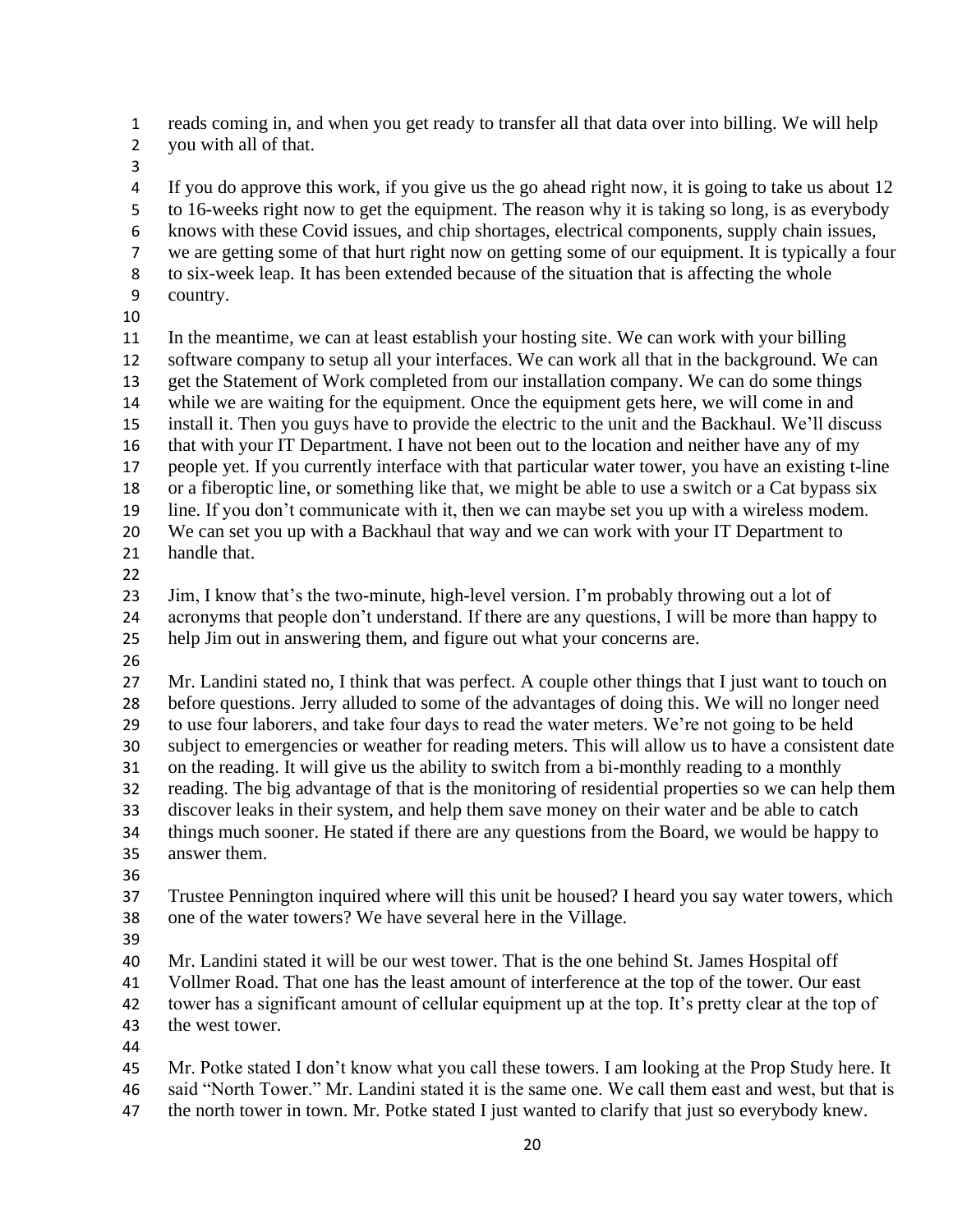Trustee Pennington stated I was reviewing Core & Main's budget pricing. It looks like this is a multiyear contract as it relates to maintenance. Mr. Landini stated we will have the annual hosting fee, which is \$15,271.00. That is the only reoccurring. Everything else on that budget pricing list is one time for installation of everything and then the training of the system. Mr. Potke stated there is an extended warranty after year one. We probably have over 100 antennas in the area. The maintenance on them have been very minimal. We can either install these boxes inside or outside. They are in an enclosure box. We do have an extended warranty on those. About 85% of my customers do purchase that. That's the Annual Infrastructure Maintenance Agreement to come in after year two. That would be totally optional. I think I have provided Jim already with what that covers. If not, we can offer that to you. You would opt into that if you wanted to do it after year one. That would be the only other annual maintenance. They are pretty good. I've had units out now for almost 15-years starting out in Joliet. The maintenance on these have been relatively minimal. There is an extended warranty there. That's what that Annual Infrastructure Maintenance Agreement would be. Trustee Pennington inquired are any of the neighboring municipalities, Villages, cities, around Olympia Fields clients of yours? Mr. Potke stated yes. Trustee Pennington inquired could you identify them? Mr. Potke stated we deal with Frankfort, Minooka. We have about 40 of them in the area that we have current deployed systems in our deal here. We have 50 customers that are walk by, drive by. We have about 40 systems right now that are fully deployed in operation. Trustee Pennington stated thank you. That's most helpful. Trustee White inquired of Mr. Landini whether or not he has done any projections in terms of operational savings for the Village with this system? Mr. Landini stated as far as labor costs? Trustee White stated all costs. It looks like we are going to invest just over \$100,000.00 in this system. I'd hoped that we would have some understanding in terms of the value to the Village in terms of doing this. Mr. Landini stated I don't have it with me right now, a specific dollar amount. But what this will really help us do is get control of water loss in our system which ranges from year to year. If we can cut that down and keep it below 10%, you are talking anywhere from \$50,000.00 to \$60,000.00 a year. Right now, our most recent water loss was at around 12%. This will let us monitor our system as closely as possible, and discover these leaks in the system much sooner than we currently are. The other big value is to the residents. Currently, we are going 60, 65-days between reading meters in town, which means 60 to 65-days of a potential leak in the home of a resident that they are unaware of until we read those meters. If we can cut that down to monthly, and then setup alarm parameters with this system to let us know when something does go higher than normal in usage, we can almost attack those leaks for the residents in real time to where they can fix those and not be obligated to such high bills. To me, that's where the true value in this system is, is what it provides to the residents. Mr. Potke stated someone had asked the question of systems close to you. The systems that are fully deplored that are near and on the southside here would be like Joliet would be one.

LaGrange, Homewood is fully deployed. Orland Park, Oak Forest, Calumet City, Tinley Park,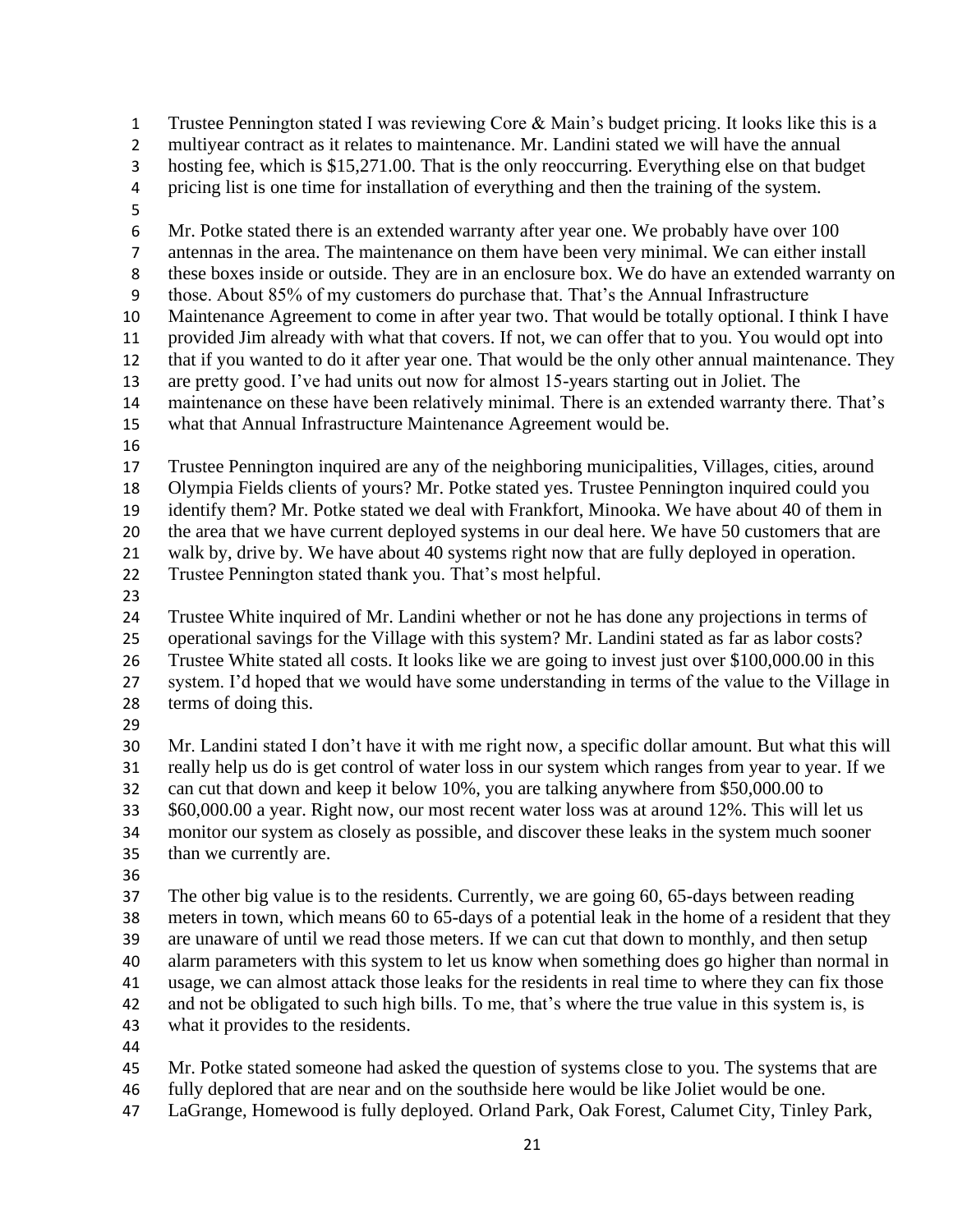Chicago Ridge, Harvey, New Lenox, those are some that are closer to the southside. Trustee Pennington stated thank you. That's helpful. Trustee Finley stated I just want to add something really cool about this. This is a giant step in the evolution from being that mechanical Village that I talked about at one of the other meetings, to the automated Village. This is the investment. This is how it looks when you step in that direction. It is probably very much in the spirit of some of the other presentations we heard this evening about what innovation looks like and what it can do. I'm excited about what we are going to be able to do with this information for the Village and also for the Public Works Department itself. I'm hoping you can support this. Mr. Landini stated absolutely. **Motion by Trustee Pennington, Second by Trustee Watkins to Approve the Purchase and Installation of the Sensus FlexNet AMI System, and Continue for Five-Years in an Amount Not to Exceed \$103,071.00. Roll Call: Ayes (6-0) Motion Carried.** Village President Burke stated thank you very much, Jim, and your team. As Sandra said, this will be a great opportunity to put another step-in computerizing and increasing our overall efficiency across the board. So, this is a good deal. Village President Burke inquired of Mr. Landini if he wanted to give us an update on these watermain breaks. Mr. Landini stated before I do, thank you again, Jerry for your patience and being on the line. You are free to go. Mr. Potke stated thank you everyone. I appreciate it. If you need any other additional information please reach out to Jim and we will be more than happy to provide you if you need any additional information. Everybody have a good, safe night. **Update – Watermain Breaks –** Mr. Landini stated the next thing I have is an update on the watermain breaks that President Burke asked me to provide. Lately, we have been having what feels like a decent amount of watermain breaks. I went back and looked at how many we've had so far this Fiscal Year, and then the four years prior. This year we have had 26 watermain breaks. Last year we had 33. The year before 34. In 2018, 35. And 40 in 2017. We are on that same pace as normal. They definitely happen a lot more in the wintertime. This is the season for it. Then I looked at financially what these watermain breaks are costing us. This year is higher than the previous years. Currently, through November, we've spent about \$39,257.00 on watermain breaks. There are more bills coming on that. Part of the reason for the high amount is we've had some unique watermain breaks. Our biggest watermain in town on Lincoln Highway, that one broke and needed about 25-feet replaced. That was an expensive watermain break. We've had about six watermain breaks, which were relatively costly that I had to contract out because we 41 don't have the equipment to work in those situations. These are watermain breaks that were under either ComEd lines, gas lines, fiberoptic lines, which need a special piece of equipment to not destroy those lines. It's called a Hydro Excavator. We had to contract those. We've had a couple breaks this year where they happened during snowstorms. The two that we had to plow for this year, we also had watermain breaks at those times. I had to have my guys out on the street. We've had situations where I've only had two guys here and a watermain break has come up, so I've had to contract. It has been challenging. In years past, just for reference, last year we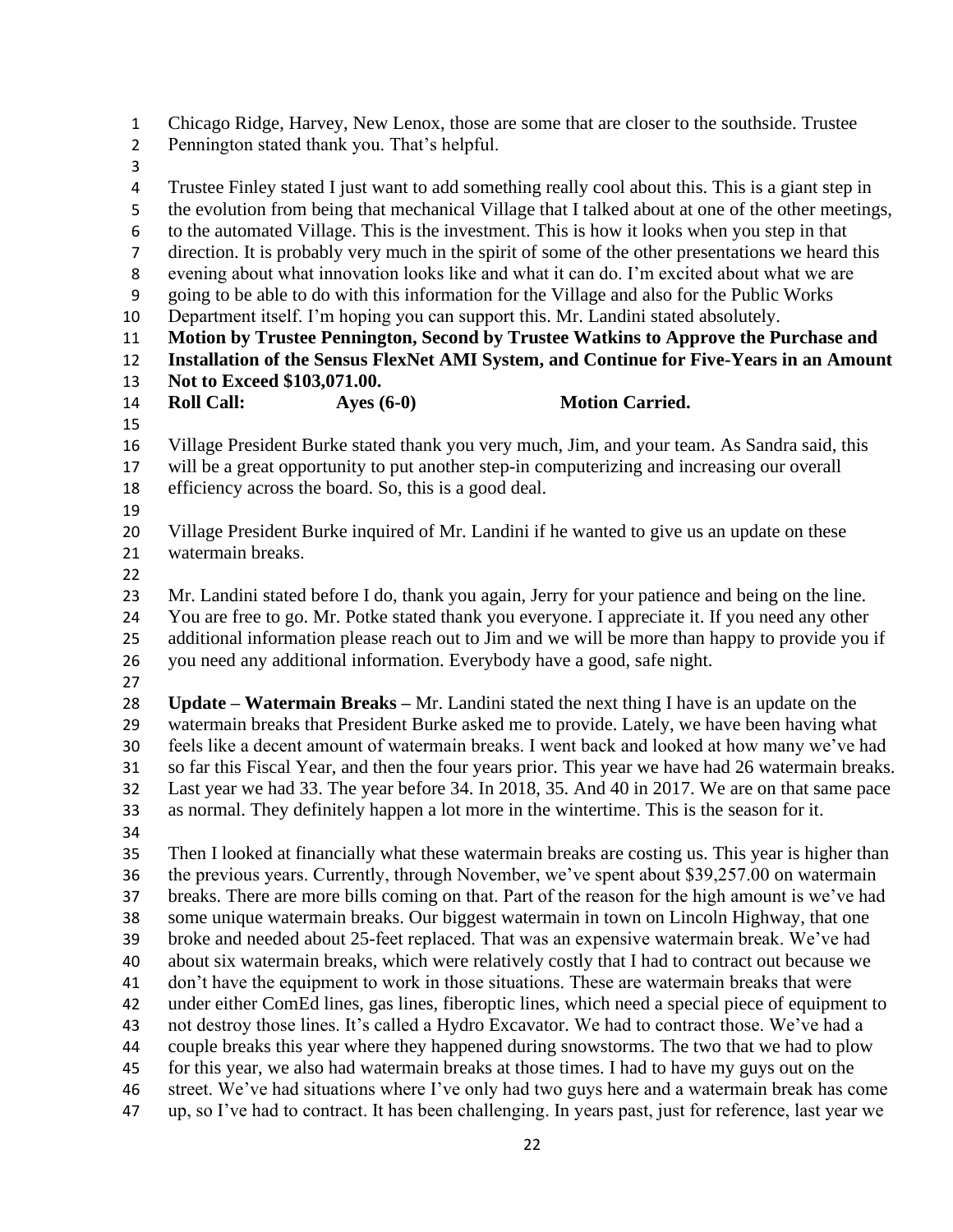spent about \$35,702.00 on watermain breaks. The prior year, \$20,000.00. And the year before 2 that about \$19,000.00. It does depend on year to year and the situation of the breaks. We've had a couple this past week that we have worked on that we have not contracted out. We are fully staffed now. I am even confident in the event of a snowstorm and a watermain break we can do both without contracting it out. We are in a good place. I did want to give an update on this so everybody is aware if you've been hearing about watermain breaks and these things are happening more than normal. I know it feels that way, but we are right on par with past history about how many watermain breaks we have had in town. 

 Trustee White inquired of Mr. Landini what is the average age of our watermain? Mr. Landini stated that it differs from subdivision to subdivision. For example, Olympia Fields East, Graymoor, those areas are 1956 roughly when the main was laid there. We have main in town that's 30-years old, 25-years old, 90-years old. That's just one stretch. Knock on wood, that main has not broke since I 've been here. The useful life of a watermain is around 75 to 80-years. We are getting critical on some parts. When we get into the Capital Projects Meetings and everything like that, I do have a plan for a progressive watermain replacement program ongoing. It is definitely something we need to pay attention to. Due to the size of our town, we don't have too many watermain breaks, that 30 to 40 range is actually not much, compared to other towns. Where I came from in South Holland, my final year there, we had 217. It's all relative. But we definitely have to start paying attention to the underground infrastructure. I do suspect from year to year we will start getting more as this infrastructure ages.

 Village President Burke stated the reason I asked Jim to give the Board an update on this, we are getting to the point in the next month or so to start talking about Capital Projects. Since I am around these guys all the time, I just had a sense that it seemed like we have an awful lot of watermain breaks. We hear about a lot of infrastructure problems. Other places I know, a couple of towns to the north of us had water pressure so low that the people were giving them bottled water. I didn't want something like that to happen with our town. We're investing in software and hardware to automate our day-to-day business processes. Water and sewer are a big piece of what "we," as the Village is suppose to be providing to the public. I asked Jim to go analyze where we are and how many of these we have actually had. What I wanted Jim to do is bring you guys up to speed on what these watermain breaks look like, how much it is costing, what the trends are, and to look at any way in which we can predict, based on what has been happening, what we might anticipate, what we may need to do to make sure that we don't get to the point where we have some catastrophic losses. Water is becoming the new gold. We don't want to start losing water all over the place and don't have a backup plan for it.

 I hope this was helpful, so you can have an idea about it, but at the same time we need to ask questions. I am talking to Jim quite a bit about how can we mitigate even what looks like a normal, is there anyway that we can reduce these going forward? That was the emphasis behind this. You all should be aware of this especially if people ask any of you, it seems like we are always digging up the street. Well, some of this is just normal day-to-day blocking and tackling. Some of it can be expensive. At least we have an idea of how this really looks in terms of how it impacts our budget, and water loss, and also fixing these particular breaks. Thanks a lot Jim, for the update.

- 
-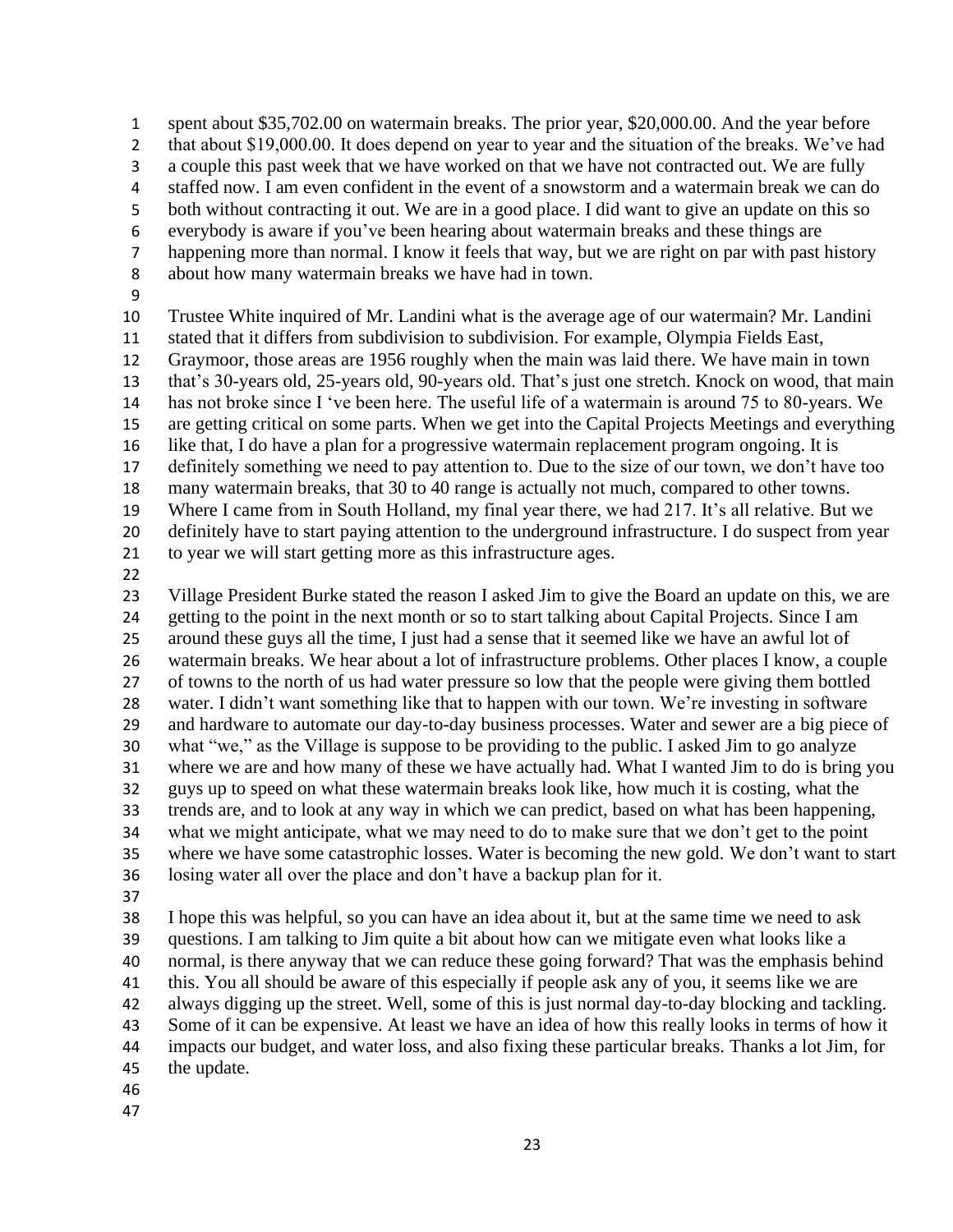**Derrick Blasingame – Acting Chief of Police –**

 **Update – Police Department -** Village President Burke inquired of Acting Chief Blasingame if he wanted to give us an update on the Police Department and what you got going? Acting Chief Blasingame stated the first thing I want to talk about is the three new hire cadets. They are in the Police Academy. They've completed their third week. All three of them are 8 doing well and on course to graduate. The graduation will be April  $8<sup>th</sup>$ . We anticipate after their graduation they should be fully trained, and on the street working on their own by June. We also have Sergeant Mayden who is in Staff and Command at Northwestern University Staff and Command School. He has completed his first two-weeks. He is doing well. His graduation 13 date will be May  $6<sup>th</sup>$ . **Cameras for Reading License Plates -** The other thing I need to talk about is the installation of the cameras for reading license plates. We have two of those cameras. They were supposed to go in this week. Now, they are talking about the end of next week. The ground was frozen which is why they didn't get them in. The first camera that will be going in is the one at Crawford and Vollmer. The other one is at Vollmer and Western. We are getting a total of four cameras. The other two, we are still waiting on permits to come in. Once those permits come in, those cameras will be installed. St. James Hospital has committed to installing two cameras on their property to monitor the traffic going in and out of their parking lot. Other than that, that's pretty much where we are. Village President Burke stated these cameras will allow the Village to see potential bad guys coming in and out of our town. If they pick up something like a car that's stolen, or a car that has been carjacked, it is going to send that information to the police officers' laptops in the cars. Wysteria has a couple of these cameras already. They can see anybody coming and going in their neighborhood. They did lose a car that was left open over there that was stolen. The camera system in the whole southern suburbs helped identify and find that car that was stolen much quicker than it ordinarily would have, because they could see that car and the way it was moving around in the southern suburbs. We want to get these cameras. We would like to get Wal-Mart to put a couple of cameras up over there. We wanted Walgreens to do the same thing. He stated to have a camera on each one of the corners will give us a lot more opportunity to track people who are not our residents that could hurt or do something that we do not want to have happen in our Village. We will have these cameras up in another month or so. Acting Chief Blasingame stated another month. Trustee Pennington stated this is a great thing to have here in the Village. What is the cost of these cameras? Acting Chief Blasingame stated each camera costs \$2,500.00 a year. He stated to get the cameras installed initially, it was \$11,000.00. After that, the contract on the cameras will be \$10,000.00 a year. They maintain the cameras, fix them. Anything that goes wrong with the

cameras, they take care of right away. Once we get the cameras installed, we don't have to do

any maintenance or anything with them. The company takes care of everything.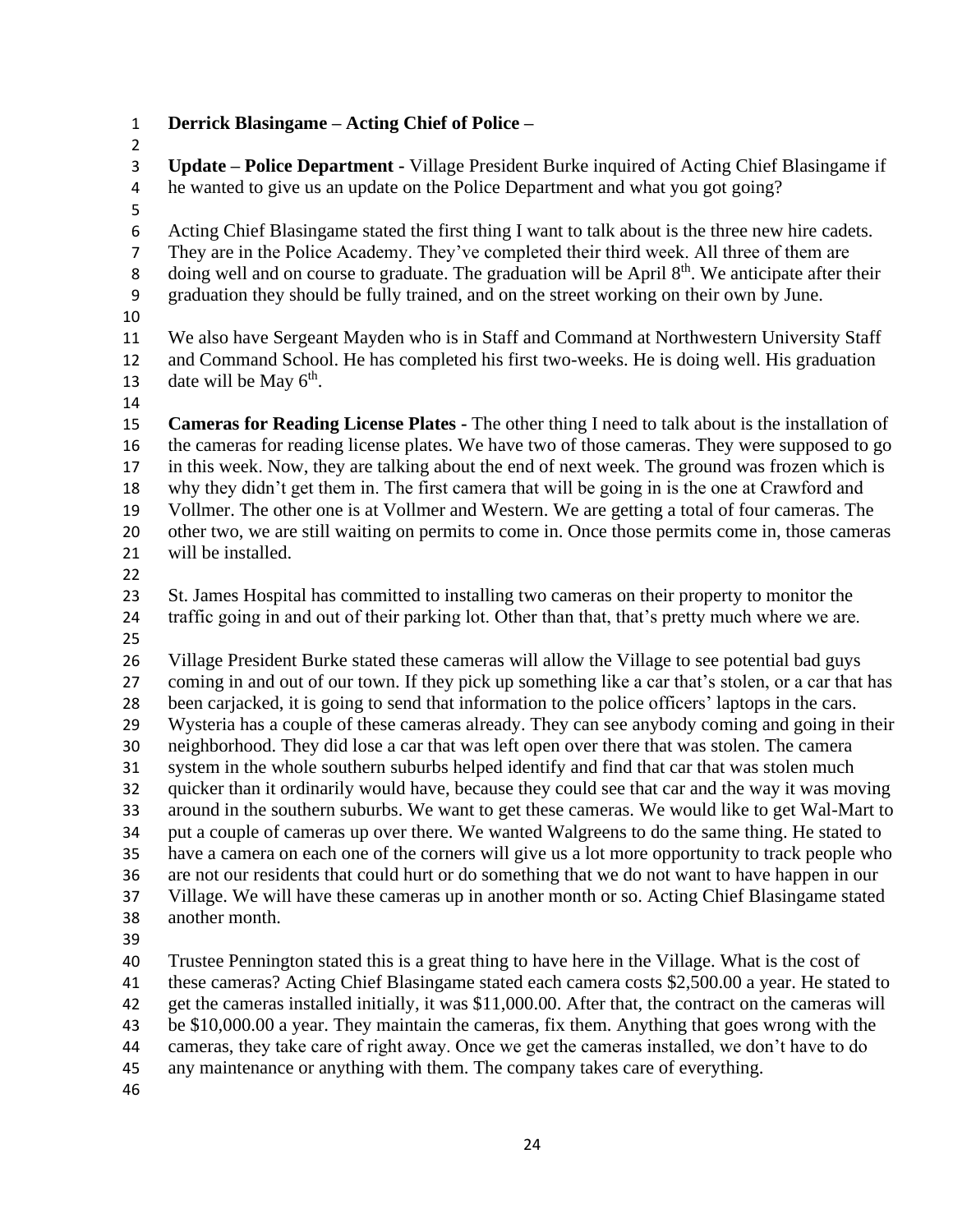Village President Burke stated in addition to that, they store all the data on their system. We 2 don't keep the data. At the time of a problem, or if they see something that is something we should pay particular interest to, we have the ability through the annual system to be able to go back and look and see real time and historically what happened. Think of it as like a ring doorbell, but it is a ring doorbell for the whole town. Trustee Oliver stated one thing that I might add to what has already been said, is the Homeowners Association over in Wysteria has been looking for a camera system similar to this for years. Finally, this product came out and they jumped on it because of the cost associated with this. It is so much cheaper than what they had been reviewing all along. And because of the integration now with the Homeowners Association, with the cameras that the Village is now going to be putting out, it really provides a level of public safety in our whole Village. It's a great thing. It's probably going to be even better for the HOAs for their consideration. They've been looking at that as well. It won't be for everyone, but some HOAs it's going to be a pretty nice thing. **TRUSTEE LIAISON REPORTS: Planning & Zoning Commission/Human Resources – Trustee Blackwell Human Resources –** Trustee Blackwell stated that Mrs. Chambers and I have had some discussions and we've talked. The President has given us some tasks to follow-up on, some things we need to do. Part and parcel of this is further developing the Employee Handbook, setting some parameters on specific things for employees in the handbook. I'm sure that Mrs. Chambers wants to go through with the staff to figure out what everyone does, and get a full introduction. Our Committee will be meeting at least four times a year, and more as necessary. We have our work cut out for us since this Committee has been dormant for such an extended period of time. Village President Burke stated Betty is the focal point of getting some input from the rest of the staff on things that we need to kind of look at when it comes down to that HR Manual. If you also look at this Time and Attendance module that they are going to put in as one of the first step offs with the ERP System, you guys probably need to take a look at that to make sure that what is going to be in that module maps back to what we have in that HR Manual. Trustee Blackwell stated that he will work with Betty. Village President Burke stated Betty, if you can share with him what that looks like so they can at least, be in sync with what we are going to be doing from a software standpoint, and what this is going to allow us to do is to have documented all of the process and procedures, and the rules and regulations in that manual, which is like our Bible of how we should be running things around the Village. One of the good things about this new system that Betty and the Chief are telling me about why they want to get this up and running, is that as we bring in new employees and people leave, all of this stuff will be automated, down to getting badges, and getting tested. The new system is going to allow us to do that, instead of us having everybody doing this manually. We want to make sure that we are in sync on that with the HR Manual. Trustee Blackwell stated thank you. I appreciate that.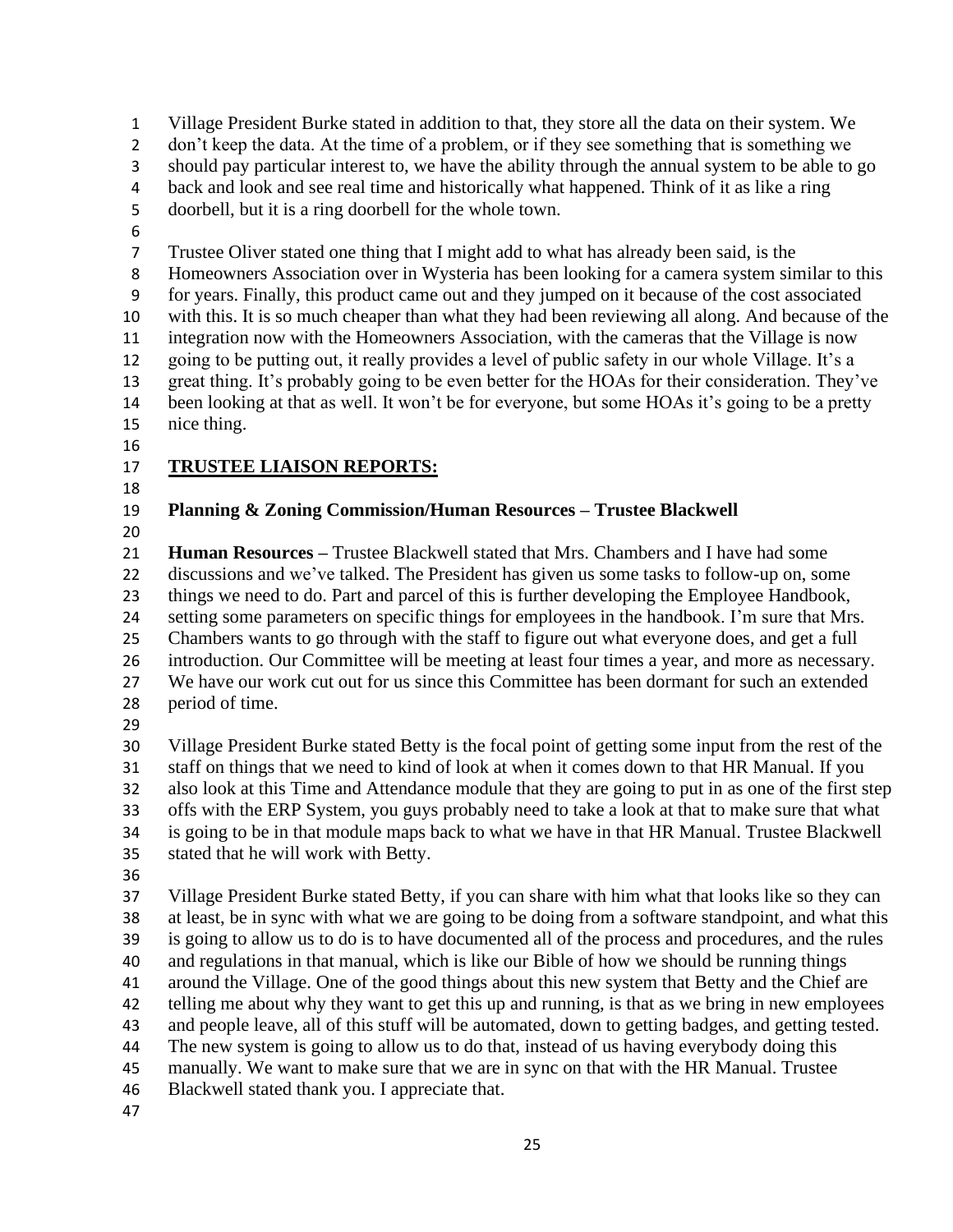**Planning & Zoning Commission –** Trustee Blackwell stated there is nothing really new at this point insofar as the Planning Commission. John has covered everything that we dealt with last. The beat goes on. We'll wait for the next Petition to come through.

## **Public Works/Beautification – Trustee Finley**

 **Public Works –** Trustee Finley stated that she doesn't have much to say on Public Works. Jim stole all my thunder. She likes to give it to him when he can do that. The big system coming is excitement for everyone.

 Trustee Finley stated Daryl is retiring after nine-years. He is our arborist. His last day is on 12 . February  $4<sup>th</sup>$ . We are going to miss him. But at the same time, Jim is sending two staff members to get their Arborist Certification for training in the spring. We will be able to double our force in that space. If any of you had an opportunity to talk and work with Daryl, and seen the issues that he has helped people make decisions on you will know how important it is that we have been able to enjoy his counsel, and his values, and his insights on how we stay green here in the Village of Olympia Fields. I am presuming there is going to be some sort of gathering or ceremony around him. Jim, please let us know so that we can stand up, a man who helped us stand our trees and other greenery up so well. 

- **2021 Holiday Awards – Beautification Committee -** Trustee Finley stated that the First, Second, and Third Holiday Award Winners have been selected. The signs have gone up in their yards. People have congratulated them. And now that we've said Hello to Dr. King's Birthday, some of those holiday decorations are finally coming down. It was cold and not so easy to get out and do what people would have normally done earlier in January.
- 

 Our Third Place Winner is Timothy Horace of 13 Strauss Lane which is in Vienna Woods. Our Second Place Winner is Doris Graves of 20500 Attica Road, which is in Arcadia. Our First Place Winner is Charlene and Melvin Woods of 601 Wysteria. The categories that we looked at for making those kinds of decisions on who placed where included: Standards like curb appeal, creativity, originality, use of color, overall theme, and coordination of the décor to the home. All of these winners did an outstanding job by everybody's review in all of those areas. The First Place Winner will receive a \$100.00 Gift Certificate from Bizios. The Second Place Winner will receive a \$75.00 Gift Certificate from Bizios. The Third Place Winner will receive a \$50.00 Gift Certificate from Bizios.

# **Public Safety/Police Pension – Trustee Oliver**

**Public Safety –** Trustee Oliver stated that the Public Safety Committee met on January 5<sup>th</sup>. We discussed the merits of moving forward with the workshop which we had been planning for a few months. We decided to reschedule at a date yet to be determined. This new strain of the Covid has been a very cumbersome impediment in our planning. And for the sake of Public Safety, we decided to reschedule for a later date.

 That is the gist of our meeting, other than the fact which Acting Chief Blasingame spoke about earlier regarding these cameras. The HOAs seem to be very excited about the Village taking on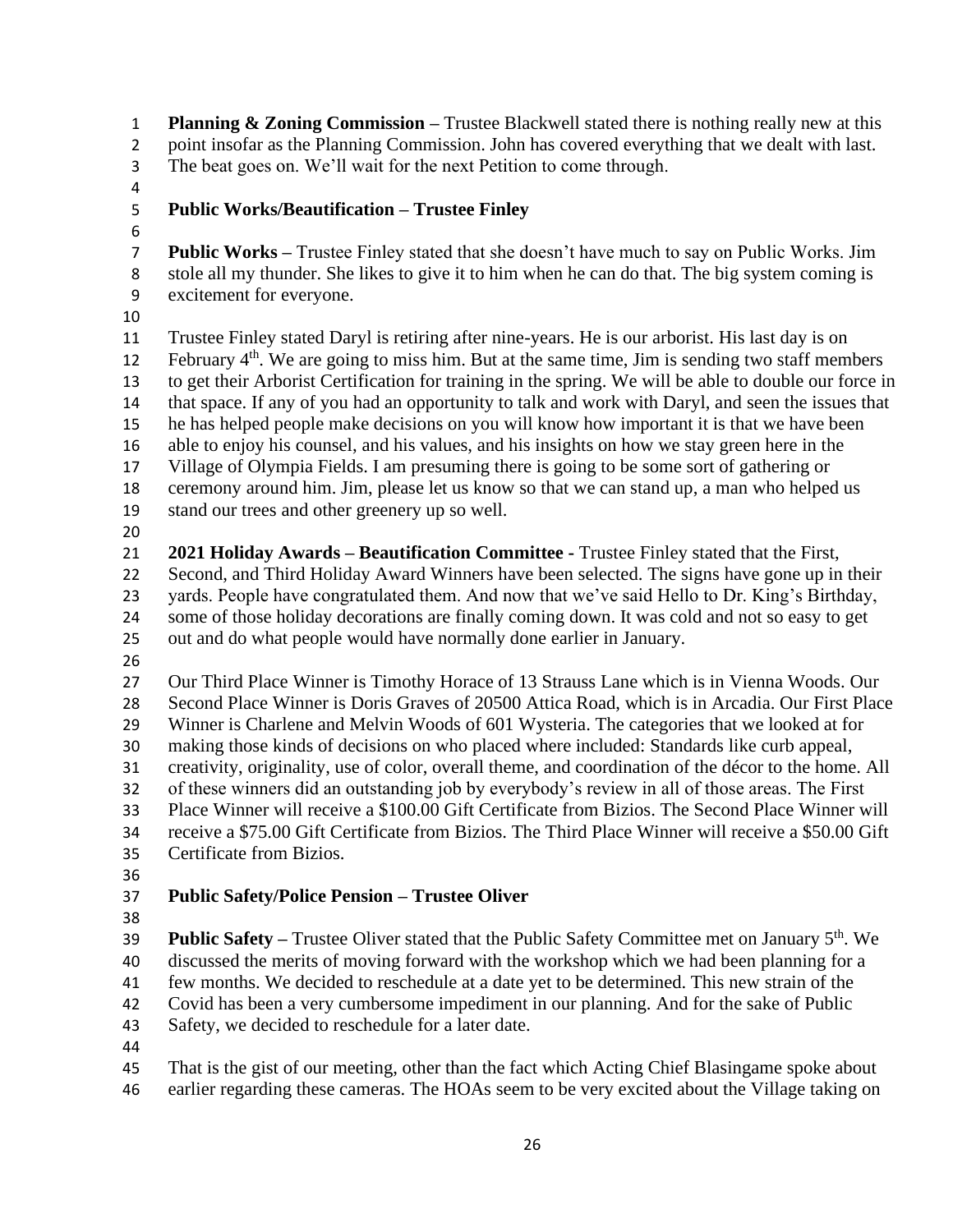this mission to put cameras in the main arteries surrounding our Village. There are some HOAs

- that are excited about it because they can plug in and be part of this whole system.
- 

**Police Pension –** Trustee Oliver stated I have nothing to report tonight for the Police Pension.

### **Finance/Building Department – Trustee Pennington**

 **November 2021 Financial Statements -** Trustee Pennington stated tonight, I'll be reporting on the financial revenues and expenses for the Village of Olympia Fields for the seventh period 10 ending November 30<sup>th</sup>, 2021. Trustee Pennington stated starting with the General Fund, General Fund revenues for this period exceeded Budget projections by \$101,898.00, or 3% above projection. Our budgeted revenue for this period was \$3,585,568.00. The Village realized actual revenues in the General Fund of \$3,687.466.00. Gains in Sales Tax Revenue, Real Estate Taxes, RedFlex Revenue, Wireless Revenue, Cable TV Revenue, and Video Gaming Tax Revenue, were contributing factors to this positive position.

 Trustee Pennington stated with respect to our General Fund Expenses, General Fund Expenses were also favorable to Budget projections by \$264,147.00, or 8% favorable to Plan Projections. Projected expenses for the period were \$3,472,740.00, while actual incurred expenses were 20 \$3,208,593.00. When we compare total revenues to total expenses, we have an operating surplus in the amount of \$366,045.00 for the period. The overall impact to the General Fund is a surplus, \$366,045.00.

Trustee Pennington stated that with respect to the Water Fund, water revenue was also favorable

to Budget projections for this period. Water revenue in the aggregate, operating and non-

 operating revenues was budgeted at \$1,317,991.00, while actual realized revenue in the aggregate was \$1,491,936.00, a difference of \$173,946.00, or 12% favorable to revenue

projections. Water Fund expenses for this period was not favorable to Budget projections. These

expenses exceeded Budget by \$43,581.00, or 4% over Plan. Budgeted expenses for this period

were \$1,085,959.00. The actual incurred expenses were \$1,129,541.00. However, when we

compare total actual revenue to total actual expenses, we have an operating surplus in the amount

of \$362,396.00 for the period. The overall impact to the Water Fund Budget is a surplus,

- \$130,364.00.
- 

 Trustee Pennington stated that with respect to the Sewer Fund, Sewer Fund revenues, operating and non-operating revenues were 5% favorable to Budget Plan by \$49,874.00. Our revenue operating Budget for the period was \$935,900.00, while actual realized revenues came in at \$985,774.00. Sewer Fund expenses were favorable to Budget Plan by \$124,354.00, or 15% of Plan Projections. He stated that \$830,529.00 was budgeted for the period. The Village incurred \$706,175.00 in actual expenses. This resulted in an operating surplus in the Sewer Fund in the amount of \$279,599.00. The overall impact to the Sewer Fund Budget is a surplus, \$174,228.00 for this period.

 **Report of Cash Balances -** Trustee Pennington stated that in the Board Packet is the report of cash balances for the Village of Olympia Fields. You will note that there has been some activity month over month with respect to our cash balances. For the most part, they are still consistent with what we have been experiencing in the past. We do show a slight decrease between October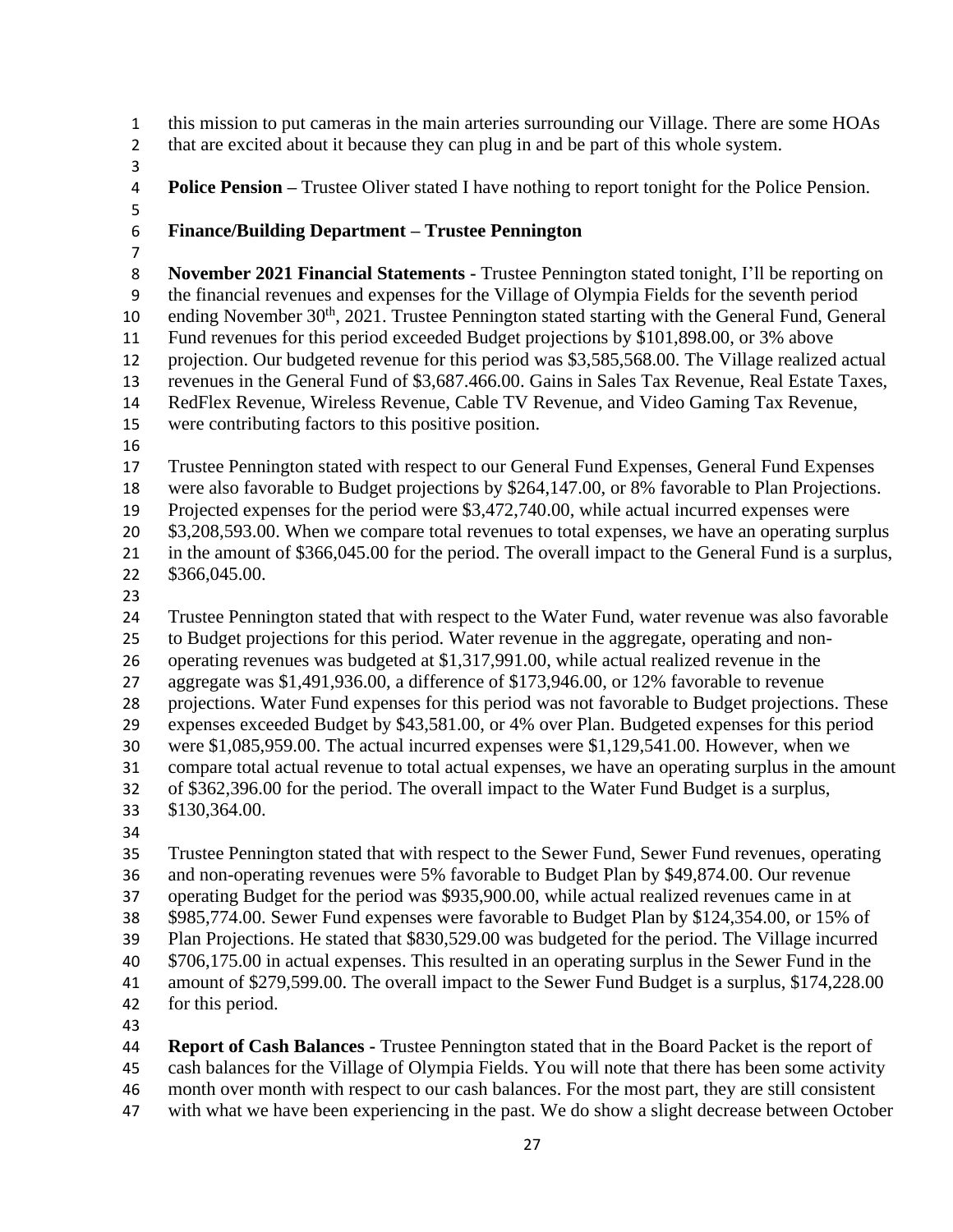$31<sup>st</sup>$  and November 30<sup>th</sup>, 2021. That is due largely to the Graymoor Project that was a part of our Capital Projects Program that we paid out last month. As I stated, for all intents and purposes, the balances are consistent with what we have been experiencing in past periods. **Park District/Library Board – Trustee Watkins Library Board –** Trustee Watkins stated the Library Board has not met yet. We don't meet until next week. **Park District –** Trustee Watkins stated I would like to defer my Park District Report to Trustee White, because I know he worked with us last month on the Christmas event and did such a great job. Village President Burke stated yes, he did. He did a marvelous job. **Educational Commission/Community Relations Commission – Trustee White Community Relations Commission –** Trustee White stated I have a long list of people to thank. I want to especially give special consideration to my teammates, Mr. Carl Hill, Andrea Townson that helped out with getting the Christmas event put together, as well as our colleagues and friends over in the Park District. They helped us out quite a bit with regards to selecting a venue, getting the venue set up. A lot of work. I would like to give special kudos. I still have something special I want to do for a couple of members of Mr. Landini's group, Roxanne and Paul, I believe, that were out there in the cold with me and my father-in-law for much of the time trying to get the lights and everything set up. A big special thanks as well goes out to Chief Blasingame and our members of our wonderful police department, who not only showed up, but showed out with their wonderful performance. Next year, we just have to get the whole gang to dance. I tried my best, but they just wouldn't move. There is a lot about that event. There is one regret that I have. In hosting it, I was not in the position to see everything and with the lights shining in my face. I only had feedback from everyone which seemed like a lot of folks were happy with how things came together. I was really pleasantly surprised by our residents, neighbors, and friends, that showed up the day of and walked up and said, "How can I help?" I can't tell you how warm that made me feel to see people that just came up last minute and were there to offer a helping hand to get everything organized. Thanks to all of you guys for your help and in showing up as well. I hope that we have provided the Village and residents with a shared vision of what could be, and what should be in terms of a local community, and people being able to come together. All the students that we had at the event. We had folks coming from more than a couple of towns away to attend the event. I believe, we have something to build on moving forward. We are definitely going to look at trying to do something when the weather is a little bit warmer. We definitely want to try to aim for two major events per year. Right now, what I think we are looking to do is try to start getting plans for our warm weather event. Stay tuned for details on that. Hopefully, we'll have something a little more significant at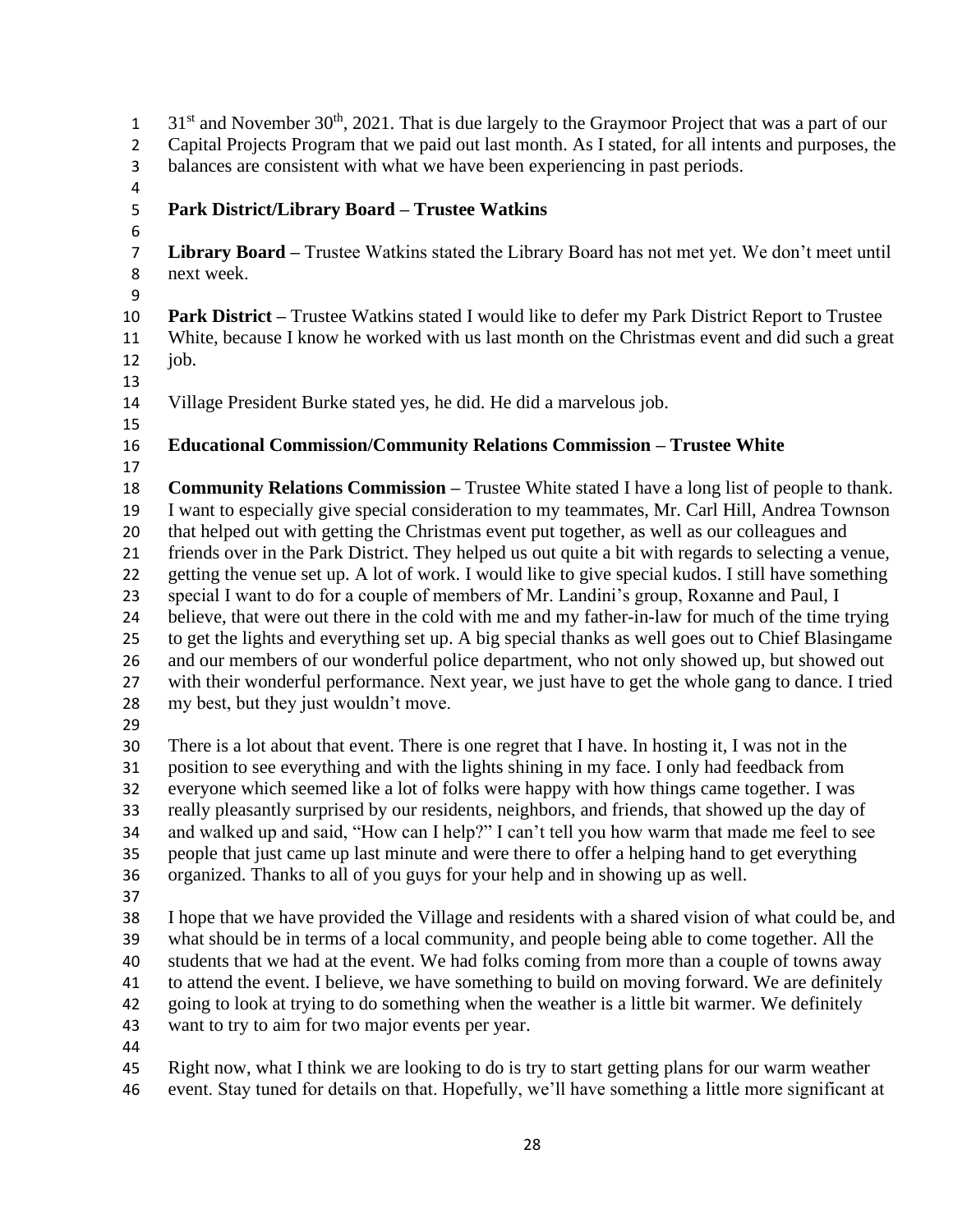the next Board Meeting in terms of what it is exactly that we hope to do. Thanks to all of you

- guys for all of your help. I really appreciate the support as well.
- 

 **Educational Commission –** Trustee White stated I want to touch a little bit on the Educational Commission. I am going to borrow a little bit of Trustee Pennington's playbook with regards to the report. As a Commission right now, we really don't have much to report. I think as it relates to education in Olympia Fields, there are some data points I would like to share. We are going to start with the standardized scores for Rich 227. This data comes out of the 2021 Illinois School Board Report Card. He stated for 2021, the State average for Math Proficiency Score is 63.3%. For Rich 227, the average Math Proficiency Score was 26%. A difference of 58.9%. For the English and Language Arts Proficiency Test, the State average was 26.3%. For Rich 227, it is 11.1%. Negative 57.8%. Total spend per student for the State of Illinois on average was \$13,738.00. For Rich 227, the average amount spent per student was \$23,224.00. A difference of 69%. At the site level, meaning at the school level how much was spent per student, State average was \$9,395.00. For Rich 227, at the school level, \$19,671.00. A difference of plus 109% over State average. In terms of the amounts of homeowner tax dollars spent on schools, the State average is 55.3%. For Rich 227, and the communities serving it, the average local tax bill contributed to schools by residents, 69.5%. A difference of 25.7% over State average. I think we all have thought there might be some problems. I think if there is anything that needs to be communicated of why these numbers are important, I'll let you come up with your own 22 adjective of our performance compared to just the State average. One, is the obvious failure that's being provided for students at 227. What appears to be a woeful lack of fiscal discipline when it relates to taxpayer dollars. At this point, as the Liaison to the Educational Commission, I am a little bit frustrated. At this point, I am asking for input from you Mr. President, as well as all of the Board Members for ideas in terms of what we can do. If there is one metric that I definitely want to share with you guys in addition to the ones that I just shared with you, the National Realtors Association has done several studies over the years, looking at how the quality of schools within a specific area and zip code affects home property value. On average, an area that has high performances, the homes in that area when equated against other areas with the same type of homes, but there is average to below average performing schools, the home values in those areas based on the national averages are anywhere from 20 to 45% higher. I know that

 we have a lot of residents that either have kids that are grown, don't have kids at all. If there is anything that I think symbolizes why every single homeowner in Olympia Fields should care about this. I will just say for the record, I think it is a travesty for Olympia Fields to be one of the most educated zip codes in the country, to have a school that sits in the middle of our Village with numbers like that is a travesty. Right now, I am looking for ideas from any which way to figure out how do we get these numbers, whatever we got to get to put education in our Village that reflects what I believe, the average resident's educational value is. The average household

 here in Olympia Fields, you've got people with three, four, and five degrees in it. But we have a school up here with numbers like this.

Trustee Watkins stated that a lot of those children don't come from Olympia Fields. They're

coming from different areas. When you look at the numbers and the breakdown, I think maybe

- Kelvin can confirm this, it's less than 200 if that, at Rich Central. We may want to look at
- literally annexing out of Rich Central into Homewood-Flossmoor area.
-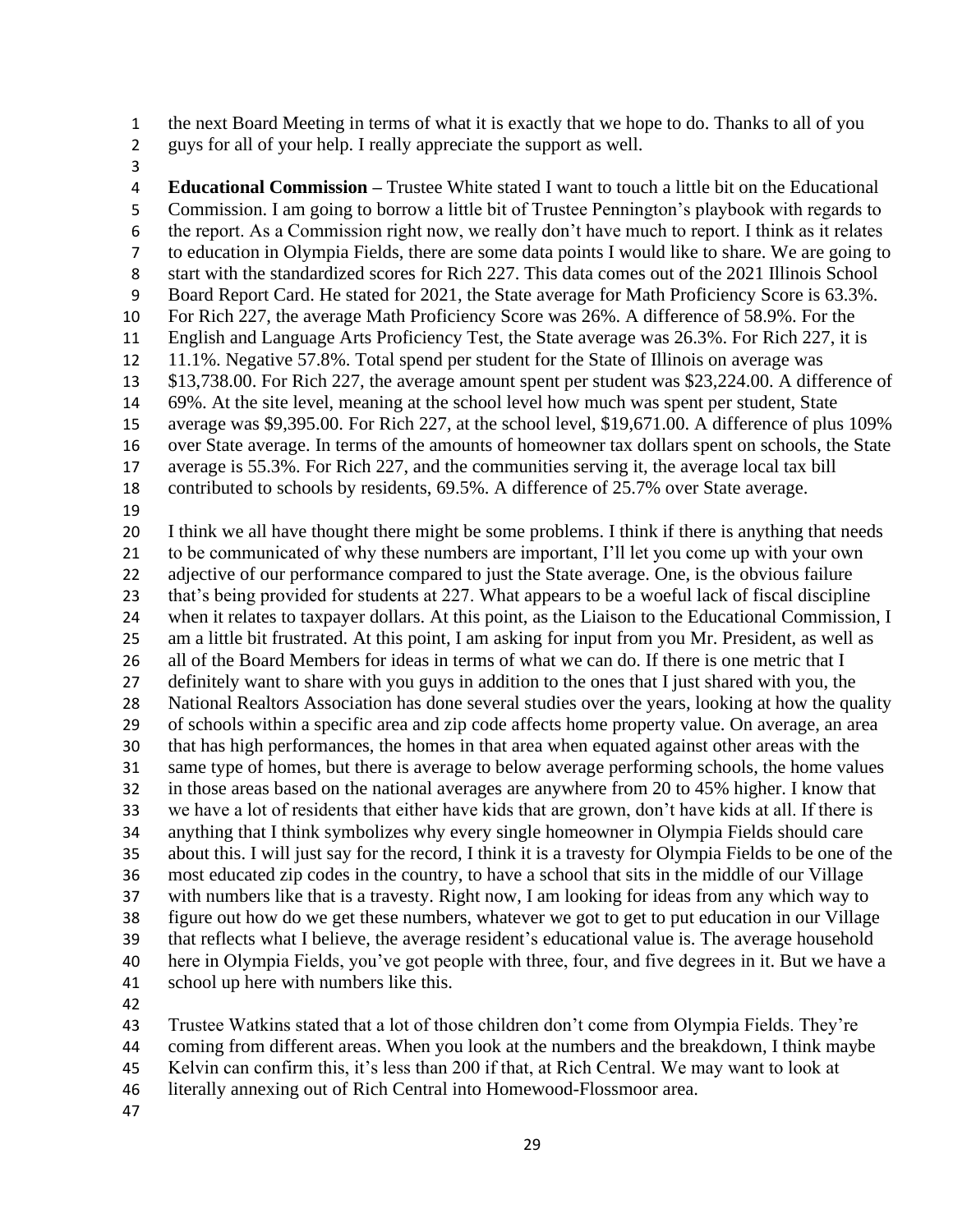Trustee White stated well, for the record, the number is far less than 200. You are absolutely right in terms of the student population. At the end of the day, regardless of how many kids we have going there, the impact in terms of those of us that do live here, just in terms of the home values, and our ability to attract new families going forward, and what type of families we are going to attract going forward. Folks that share what seems to be our values on education are not going to be attracted by those numbers.

 Trustee Watkins stated that's why I was saying annexing out, going to Homewood-Flossmoor School Distict, because they are a Blue-Ribbon School. When I moved here from Michigan, and I lived in Ann Arbor, that was one of the things I looked for because I had a young child. The first thing I looked for was a school. Homewood-Flossmoor came up because it was close to work. That's how I ended up there before I came to Olympia Fields. If it is less than 200, maybe 100, when you look at the cost per teacher, you are not looking at a lot. We can present a better case than we did 20-years ago when The Greens tried to do it. We are in a better position now to take action and pull it together and do that.

 Village President Burke inquired of Trustee White whether or not he still has the document that he shared with him a couple of years ago? Can you dig that up and get a copy to everybody on the Board? Trustee White stated okay. Village President Burke stated the document that I am talking about is something that Howard and I talked about several years ago. It had all the statistics of property values all over the metropolitan Chicago area. The direct correlation between high performing schools and property value. Every school it showed. You rattled off some numbers. Unfortunately, we are not all in the same room together. I know you have a passion for this just like you did for putting together that Christmas event that you guys did, which was a wonderful job. I think everybody should have an opportunity to look at that document. Maybe what we could do is at some upcoming meeting, we as a group can just sort of look at that and come up with two or three ideas from each one of us that we can put together to say this is something that we should be able to do about this. The data is there. What you rattled off was something that was already identified several years ago, but nobody has done anything about it. I think it has probably gotten worse.

 Trustee White stated it has definitely been a downward trend from what I can see. I know folks might want to say, "Well, you know, the last couple of years have been Covid." Well, the reality is, every school has dealt with Covid. That's kind of a moot point. I will definitely do that. I will share with the Board and everyone the data that I have. The Educational Commission as a whole, there is almost a feeling of helplessness. Especially as a body, there is only so much that the Commission can do. I just feel like at some point in time, we just got to stop complaining about something. I don't believe in just accepting something. I think when you are looking at this much failure existing, it is only a matter of time before this can have an effect on the Village's overall health, whether it's sooner or later.

Village President Burke stated what you did not go through, there is another component to this.

That is, the Board does not have a clue of the resources that the Village has put into some of

these threats about fights and situations where we have had to hold shifts over from the midnight

shift, bring people in early to go cover in the last two or three months, cover potential rumored

activities that was going on at Rich at the school over there. We've had to have a lot of police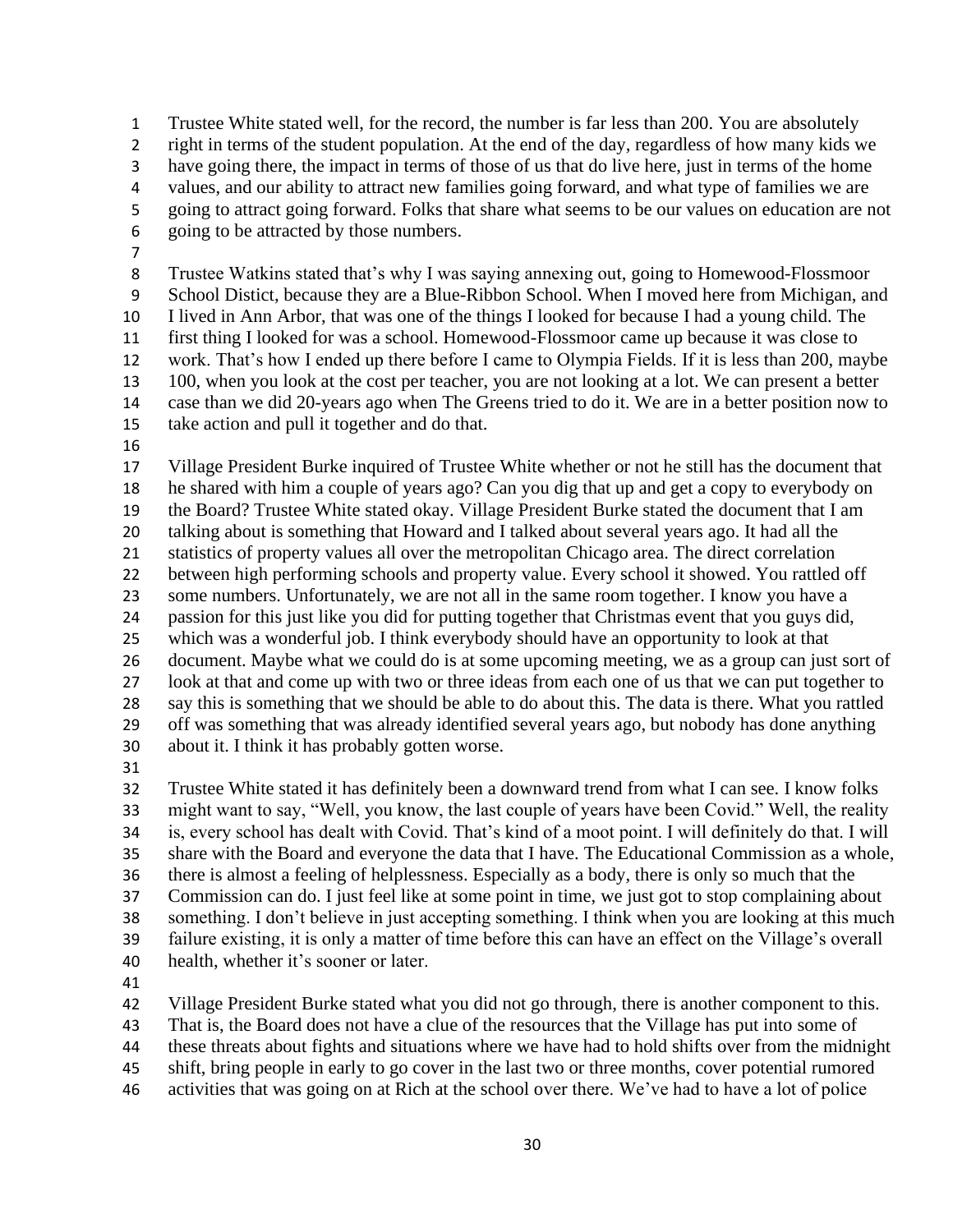activity. Sometimes it's real. Sometimes it's just a lot of rumors. But you have to go. You never can tell when something is real and when something isn't.

 There's an Ordinance that the police department is working on about trying to hold parents responsible, because what happens when there's a problem, a fight, or whatever, they wound up going to Markham and they just let them go. Whereas, with this Ordinance that the police department is looking at, we would fine the parents and hold them accountable. They have to go to Court here in Olympia Fields. You guys are going to see that sometime in the next month or two. We will have a discussion about that. Making sure people are aware of what's going on. We're not trying to bash the school. It's just that we are trying to figure out ways to improve these numbers because it has an impact on us. We can do all the most positive things in the world to take care of the Village of Olympia Fields, but when outsiders come in and do things that we have no control over, it hurts our reputation and damages us.

 We are not going to solve it right now. As the Educational Commission Liaison, this is not a slap at any body. It's just that we have an unfortunate situation. It damages us overall. We have to do something about it. It is after 10 guys. This is a long, long meeting.

 Once again, Howard, you did a wonderful job. The talk of the town. The talk of the area. The Police Department estimated that it was somewhere between 500 and 600 people that came in and out during that time. As you indicated, this was a great first-time event. It will only grow with time and get even bigger and better. Thanks again, Howard, and you and your whole team, and everybody that assisted in making this a success.

# **MISCELLANOUS REPORTS:**

 **Trustee Watkins Appointed to League of Women Voters Board of Directors -** Trustee Watkins stated I was appointed to the League of Women Voters, to their Board of Directors this week. Village President Burke stated congratulations. That is a great honor. Did they put out a Press Release or anything like that? Trustee Watkins stated they will. We have our first Board Meeting next week. Village President Burke stated make sure you get us something that we can put in the Newsletter and let the public know about that.

 Village President Burke stated anything that you guys have that you want to put in the next Newsletter, Cook County is going to have some vaccinations going on next week. Actually, four times over at the Bradford Barn. We have over 66% of the people have been vaccinated. We want to make sure that everybody gets it. I was shocked when Desiree said that she knows 25 people who got the virus over the holiday. The shot makes a difference. They really make a difference. The people that are getting this virus, they are not in the hospital. When you get 25,000, 30,000 people a day more getting it, it is nothing to play with.

 Anything that you guys have, please get it to Gladys as soon as possible so that we can get it into 43 the Newsletter. Our goal is to try to publish something within a week after the Board Meeting.

## **PUBLIC COMMENTS:**

Village President Burke stated that there were no Public Comments.